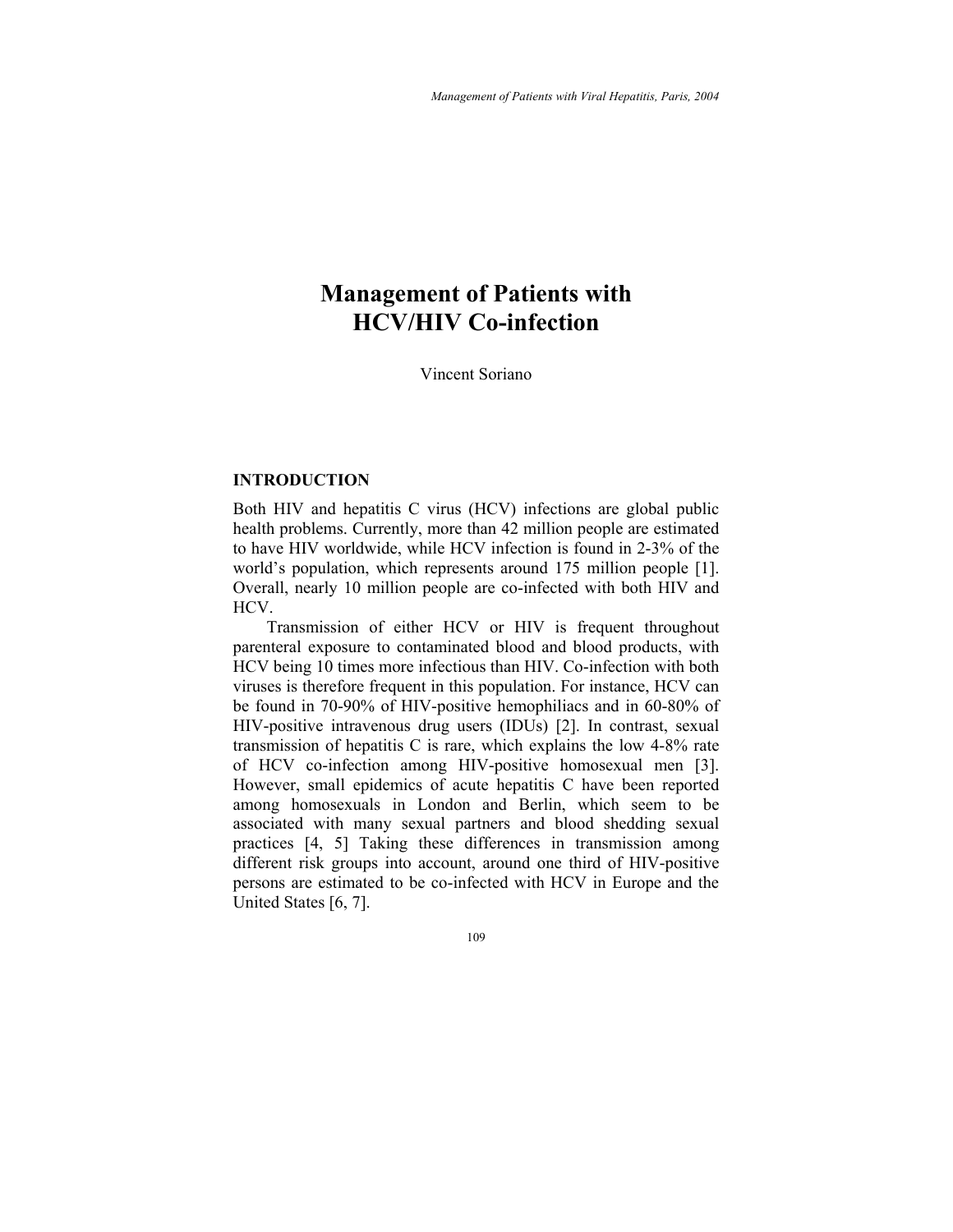Around 85% of HCV antibody-positive HIV co-infected individuals show HCV viremia [8, 9], a rate that is slightly above the 75% reported among HIV-negative individuals with HCV-positive serology. Thus, HIV seems to favor hepatitis C chronicity after initial exposure. Moreover, higher plasma HCV RNA levels (1 log on average) are found in HIV-positive individuals compared to hepatitis C patients without HIV [10]. In one study conducted among hemophiliacs, plasma HCV RNA levels increased 10-fold within the first 2 years after HIV seroconversion [11].

The distribution of HCV genotypes in the HIV population reflects the main route of HCV transmission. Genotype 1b accounts for more than two thirds of post-transfusion HCV infections and accordingly is the predominant genotype among hemophiliacs [12]. In contrast, genotypes 1a and 3a are much more frequent among IDUs [13]. However, recent evidence suggests that HCV genotypes 1 and 4 are becoming more frequent than genotype 3 in Europe, while the frequency of HCV-3 is steadily decreasing [14]. Given the prognostic value of HCV genotypes and HCV load on treatment response, coinfected patients should be generally considered as a difficult-to-treat population.

## **NATURAL HISTORY OF CHRONIC HEPATITIS C IN HIV-POSITIVE PATIENTS**

There is no doubt that HIV accelerates the progression of HCV liver disease, especially when HIV-associated immunodeficiency progresses [15, 16]. In the American Multicenter Hemophilia Cohort study, liver failure occurred in 9% of multitransfused HCV/HIV coinfected hemophiliacs with no AIDS-defining condition [15]. In contrast, during the same period, no cases of liver failure were observed among HCV-positive hemophiliacs without HIV infection. Subsequently, several studies have confirmed the unfavorable course of hepatitis C in HIV co-infected patients, particularly in the setting of advanced CD4 depletion [16, 17]. The time interval between HCV acquisition and the development of cirrhosis is significantly shortened in co-infected subjects. Overall, within 10-15 years after the initial HCV infection, 15-25% of HCV/HIV co-infected patients develop cirrhosis [18-21], compared to 4-6% of HIV-negative patients with hepatitis C. It is important to note that co-infected hemophiliacs who died from advanced liver disease were 10 years younger than HIV-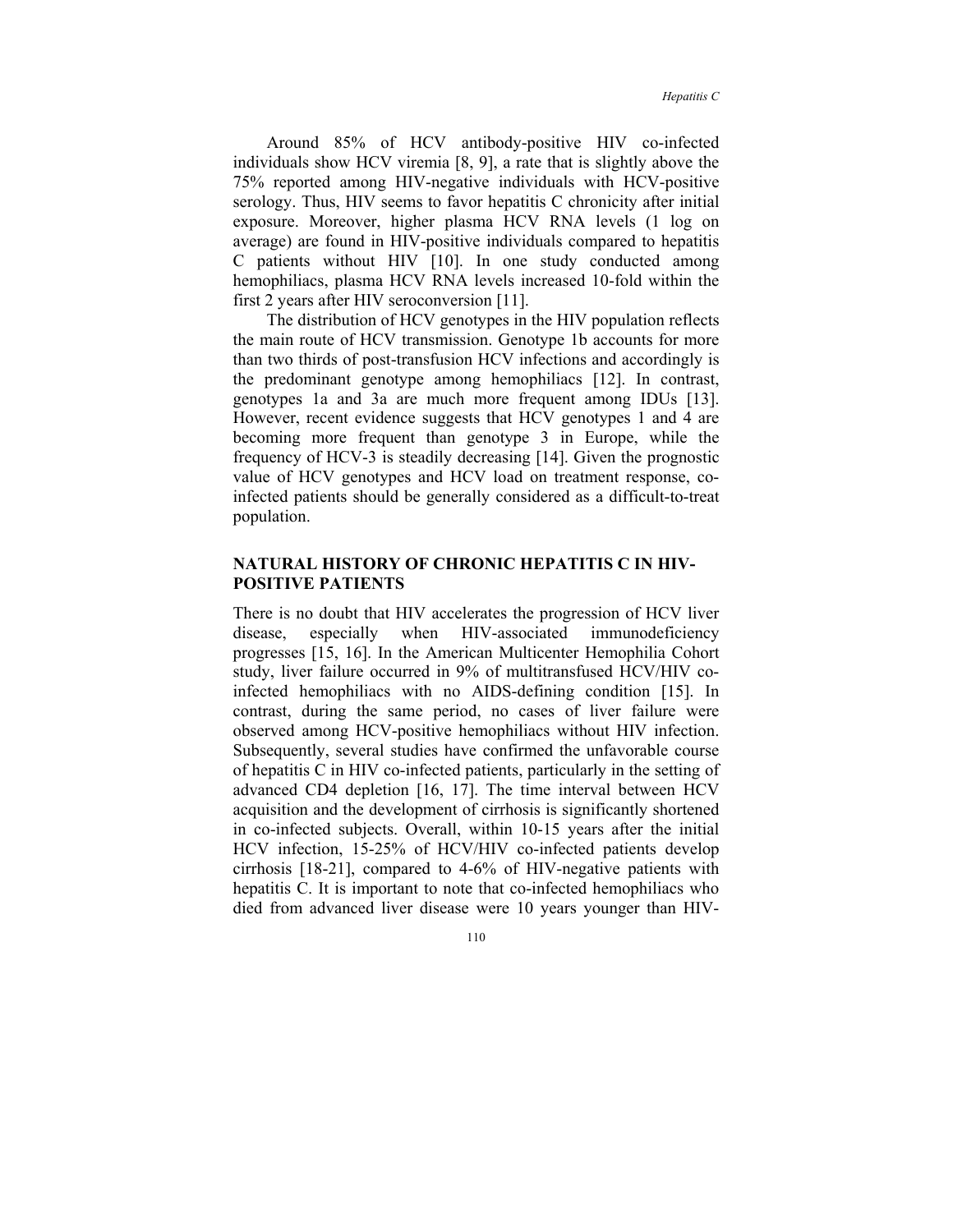negative hemophiliacs with hepatitis C [22]. Moreover, several reports have also emphasized the occurrence of hepatocellular carcinoma at a younger age and after a shorter duration of hepatitis C infection in HCV/HIV co-infected individuals [23]. Finally, in a recent European study including 914 patients co-infected with hepatitis C and HIV, who underwent liver biopsy, the distribution of METAVIR liver fibrosis stages was F0 in 10% of patients, F1 in 33%, F2 in 22%, F3 in 22% and F4 in 13%, clearly showing the increased severity of liver fibrosis in this population [24]. In that study, the best predictor of severe liver fibrosis was age: nearly 50% of HCV/HIV co-infected patients over 40 years had bridging fibrosis or cirrhosis (Figure 1). It should also be stated that the mean age of HIV-positive individuals being treated in European and North American clinics is 40-45 years old.



Figure 1: Liver fibrosis stage according to age in HCV/HIV co-infected patients [24].

Recent evidence suggests that the immune restoration that follows the use of antiretroviral therapy might reverse the unfavorable course of hepatitis C in co-infected patients. A study in 162 HCV/HIV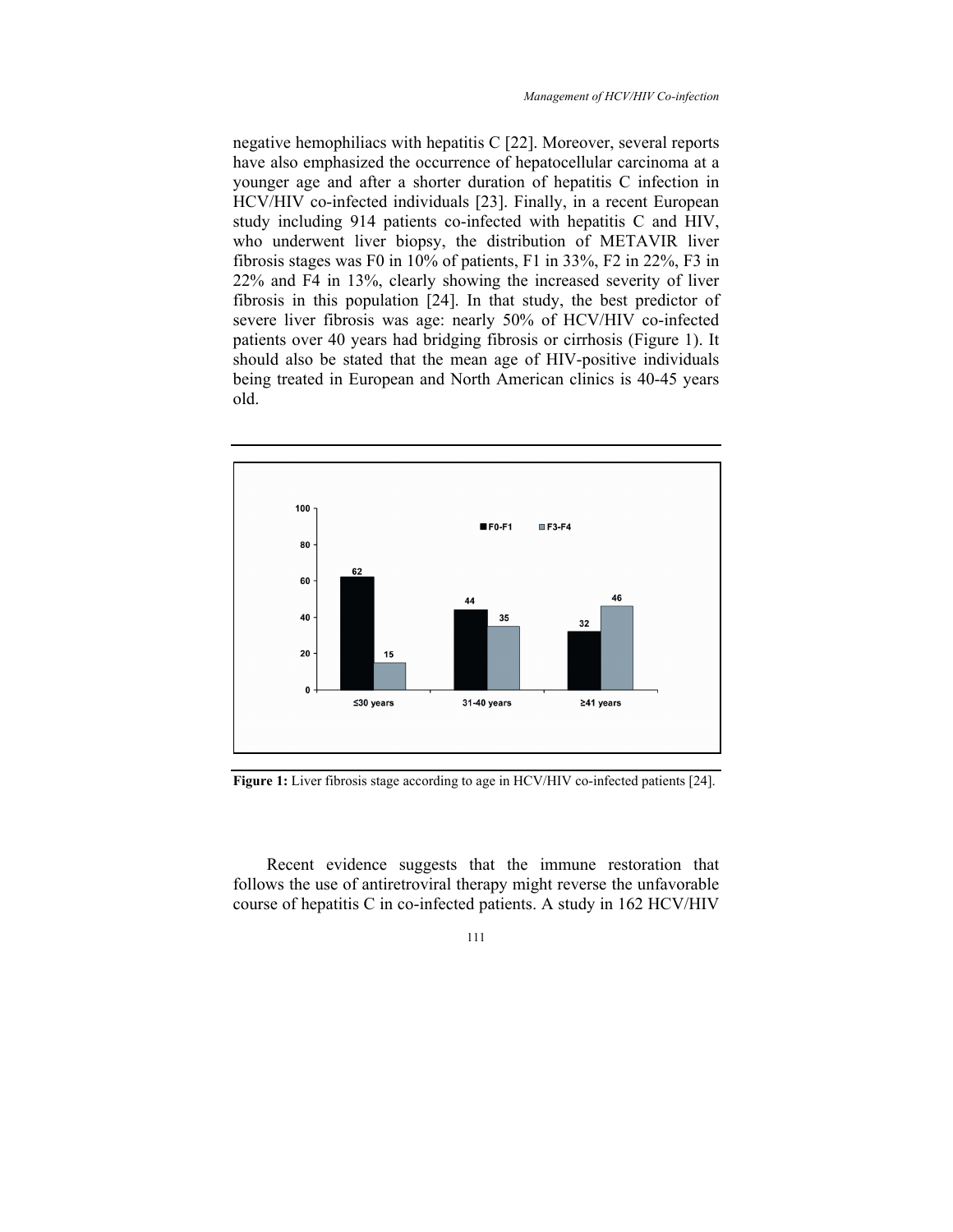co-infected individuals who underwent liver biopsy, demonstrated that use of protease inhibitors as part of the highly active antiretroviral therapy (HAART) regimens resulted in significantly reduced rates of fibrosis progression [25]. These findings have been further confirmed by a recent long-term cohort analysis showing that HCV/HIV coinfected individuals on HAART had significantly lower liver-related mortality than patients receiving either suboptimal (1 or 2 HIV drugs) or no antiretroviral therapy [26]. Overall, the data available suggest that HAART has a favorable impact on the further course of hepatitis C in co-infected patients. These benefits of HAART seem to largely outweigh the risks of increased liver toxicity in this population [7]. Thus, HAART should be offered to all HCV/HIV co-infected patients using the general guidelines of antiretroviral treatment [27].

However the short and long-term success of HAART in HCV/HIV co-infected patients, is limited by an increased risk of hepatotoxicity [28, 29]. Multiple studies have demonstrated that underlying hepatitis C is an independent predictor of liver enzyme elevations after initiating HAART [30-33]. Further studies have shown a significantly increased risk of liver toxicity in co-infected patients especially with the protease inhibitor ritonavir (at doses of 600mg bid) and with nevirapine [34, 35]. Moreover, the use of "dnucleosides" (didanosine [ddI], Zerit [d4T], Hivid [ddC]), especially the combination of d4T plus ddI has been found to result in an increased rate of hepatic steatosis in co-infected patients [36-39]. Therefore, d-nucleosides (especially the combination of d4T plus ddI) should be avoided, when possible, in HCV/HIV co-infected patients.

Liver disease due to chronic hepatitis C is now a leading cause of morbidity and mortality among HIV infected patients in the developed world, where the classic opportunistic complications of severe immunodeficiency have declined dramatically thanks to the widespread use of potent antiretroviral therapies [40-43]. Initial trials with interferon and much later with interferon plus ribavirin provided disappointing response rates and high drop-out rates due to adverse events in HCV/HIV co-infected patients [44-48]. However, the recent availability of the new pegylated forms of interferon (pegylated interferon) provides better maintenance of effective interferon levels for over a week after a single injection, allowing weekly subcutaneous administration of the drug. The first results with the pegylated interferon plus ribavirin combination are now available and the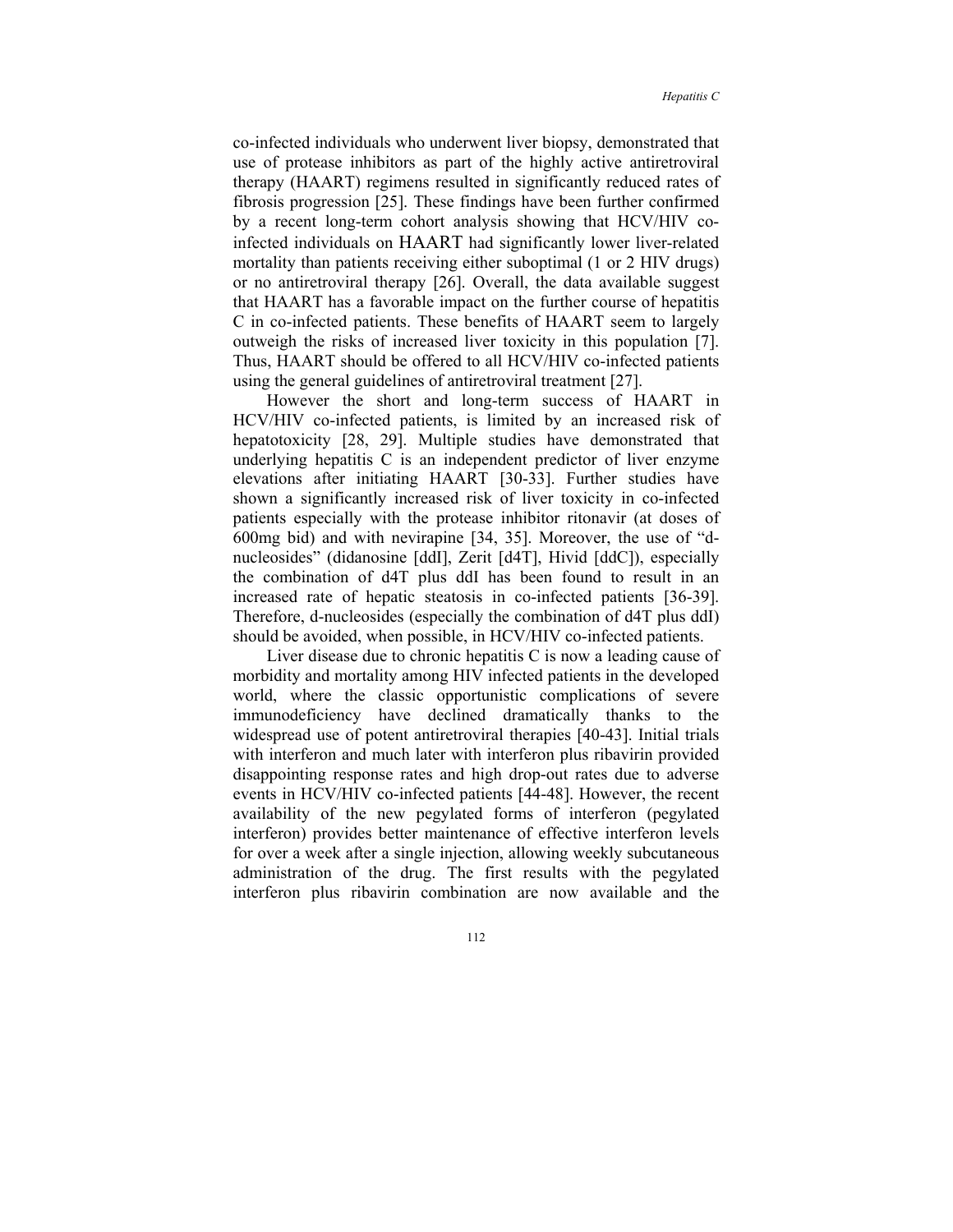*Management of HCV/HIV Co-infection* 

improved performance of this combination in several trials is encouraging for HIV-positive patients with hepatitis C. As a result, new guidelines about how to manage HCV/HIV co-infected patients have recently been released [49] and will be the main body of discussion of this review.

## **THE BEST HIV-POSITIVE CANDIDATES FOR HCV THERAPY**

All HIV infected individuals should be screened for HCV antibodies in serum or plasma. HCV-antibody negative but HCV RNA-positive cases may exist, mainly in patients with severe cellular immune suppression due to HIV [10, 50, 51]. Those with repeatedly elevated aminotransferase levels should be tested for HCV load and HCV genotype, to assess anti-HCV therapy.

All HIV-positive patients with chronic HCV infection should be considered as potential candidates for anti-HCV therapy, due to the higher risk of progression to end-stage liver disease and increased risk of liver toxicity after beginning antiretroviral therapy, compared to HIV-negative patients [49]. Since response to HCV therapy is dependent on the CD4 count [44, 52], ideally it should only be prescribed when the CD4 count is above  $350$  cells/ $\mu$ L, a threshold which is relatively easy to obtain in most instances when antiretroviral therapy is properly used. Besides, this is currently the immunological cut-off for beginning antiretroviral therapy in drug-naive patients [27]. In subjects with CD4 counts between 200 and 350 cells/ $\mu$ L, who are already receiving long-term antiretroviral therapy, the decision to treat HCV should take into account other factors, such as the estimated length of HCV infection, the severity of liver disease, the extent of suppression of HIV replication, and classical predictors of response to anti-HCV therapy, such as HCV genotype and HCV load [53, 54].

Finally, anti-HCV therapy should be postponed in individuals with less than 200 CD4+ T cells/ $\mu$ L, since the response rate is very low in this subgroup of patients [44, 52]. Moreover, the risk of opportunistic infections in the short-term may be high and may worsen with HCV therapy [55, 56]. Therefore, these patients should be treated with antiretroviral therapy and receive prophylaxis for opportunistic infections first. Later on, when their CD4 counts have risen and their plasma HIV RNA is under control, the possibility of HCV therapy should again be assessed.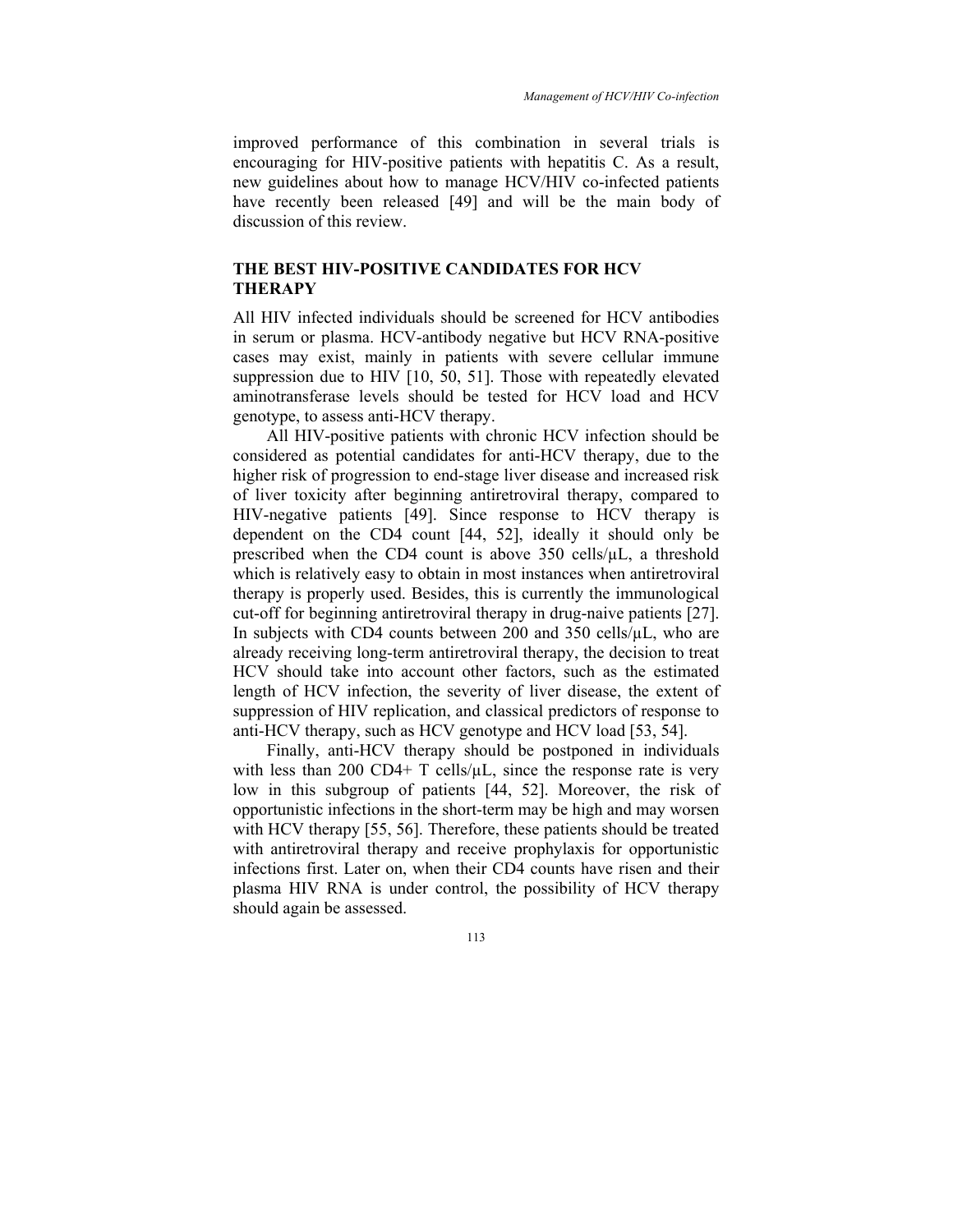Patients with prior liver decompensation (ascites, gastrointestinal bleeding, hepatic encephalopathy, etc) should not be treated, due to the higher risk of serious side-effects using the current approved drugs, pegylated interferon and ribavirin. These patients should be assessed for liver transplantation. However, patients with compensated cirrhosis (Child-Pugh class A) must be treated, since their chance of response is currently relatively high and are ultimately those who will benefit most from HCV clearance.

Individuals with a prior history of severe neuropsychiatric disorders should not be treated, since interferon can exacerbate these conditions. Individuals who have heavy alcohol intake and/or are addicted to illegal drugs should delay treatment, and all efforts should be made to put them onto detoxification programs. Patients on methadone are acceptable candidates for anti-HCV therapy. Up to one third of patients may require adjustment in methadone dosage [57]; however, this is for psychological reasons rather than pharmacological interactions between HCV drugs and methadone. Ideally, a multidisciplinary team, including experts in addiction, psychologists/ psychiatrics and infectologists should treat these patients [58, 59].

Based on the 2002 NIH Consensus Conference recommendations [60], subjects with repeated normal liver enzymes may benefit from current HCV therapy, particularly those infected with HCV genotypes 2 or 3. However, more data on liver damage in this subgroup of HCV/HIV co-infected patients are needed to balance the cost-benefit of anti-HCV therapy [49]. Preliminary data from the APRICOT trial suggest that liver fibrosis may be recognized in a substantial proportion of co-infected patients with normal ALT levels, although treatment response rates seem to be lower in this population.

In drug-naive individuals with HCV/HIV co-infection, chronic hepatitis C should be treated first if the CD4 count does not require antiretroviral therapy. However, in patients with CD4 counts above 350 cells/µL but high plasma HIV RNA (i.e., above 50,000 copies/mL), it is not clear whether suppression of HIV replication should be done first, postponing anti-HCV therapy until after HIV viremia becomes undetectable. In these patients, a possible greater efficacy of HCV therapy should be weighed against a greater risk of interactions between antiretroviral and HCV drugs [49].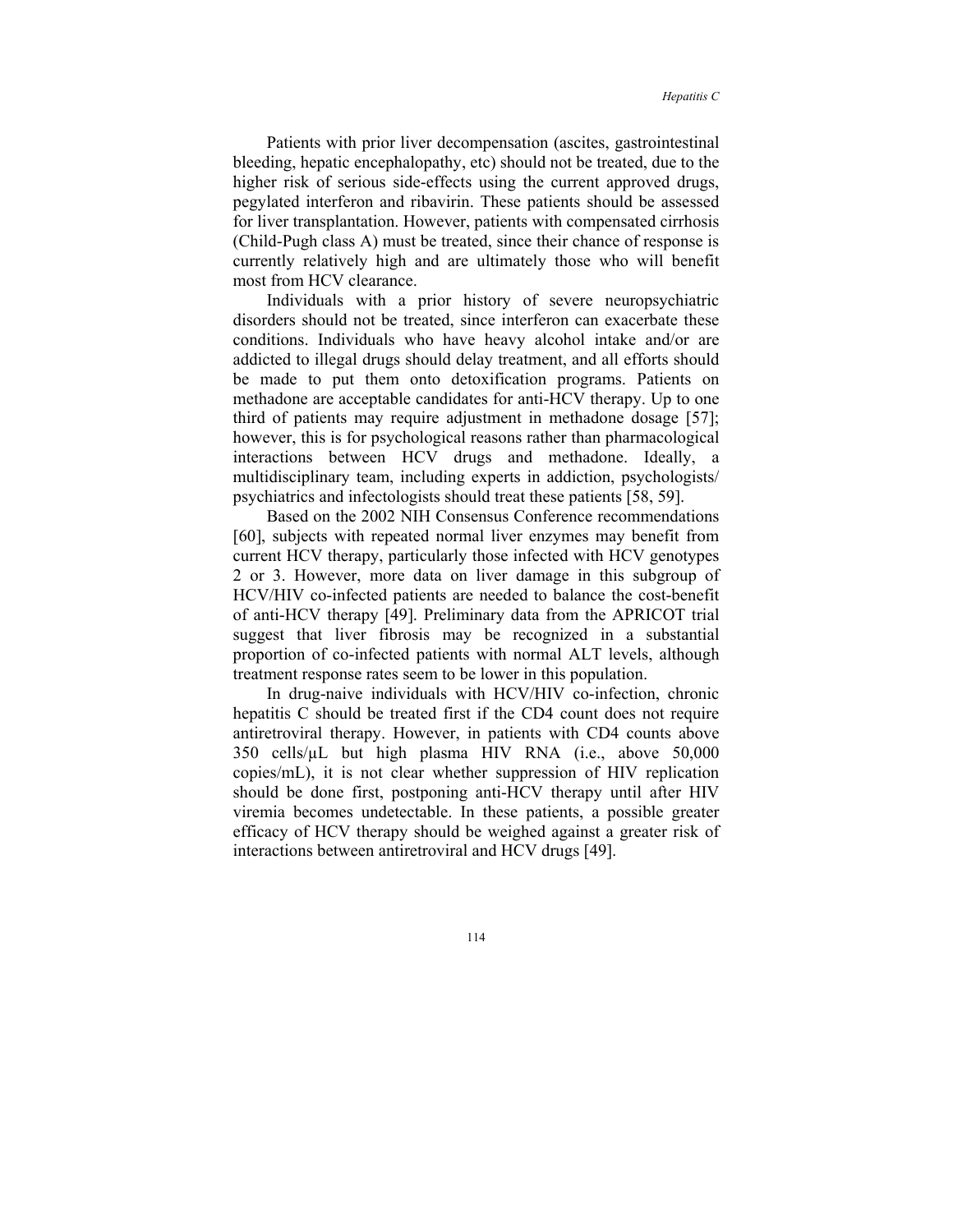## **THE ROLE OF LIVER BIOPSY IN TREATMENT DECISIONS**

The value of liver biopsy before prescribing HCV therapy is under debate [61-64]. Liver histology allows staging of HCV liver damage and predicts the development of cirrhosis in the short-mid term. At the same time, it may rule out other causes of liver damage, such as hemochromatosis, alcoholic steatosis, Wilson's disease, autoimmune hepatitis, etc., although these conditions may be identified by other non-invasive means [61-64].

This controversy is less a problem in HCV/HIV co-infected patients, because the rate of advanced liver fibrosis is much higher than in HCV monoinfected persons [20-24]. Anti-HCV therapy will almost always be justified because of the extent of histological damage in HCV/HIV co-infected patients [65]. Moreover, nearly half of co-infected patients may show unexpected cirrhosis or pre-cirrhosis [24]. The main predictor of advanced fibrosis stages seems to be age, reflecting the estimated duration of HCV infection. On average, nearly half of patients will have cirrhosis 25 years after first exposure to HCV. The mean age of co-infected patients is currently 40 years old, and most are former intravenous drug users who began to exchange needles when they were about 20 years old, thus many of them should now have significant liver fibrosis. Therefore, if they are not treated, a rapid increase in liver complications among HIV infected persons should occur over the next decade.

Those in favor of a liver biopsy before treating chronic hepatitis C in HIV co-infected patients argue that side-effects, the risk of interactions with antiretroviral treatment and the relatively low efficacy of current anti-HCV therapy in this population are major limitations so that medication should only be prescribed for those who histologically really need it. However, liver damage is a dynamic process and progression of fibrosis is accelerated in HCV/HIV coinfected patients [66, 67], so those who support this point of view should be reminded that if treatment is not offered to patients without or with minimal fibrosis, liver biopsy should be repeated at 2-3 year intervals. However, this option would be refused by many patients and may significantly increase costs. Accordingly, a recent analysis has demonstrated the cost-effectiveness of therapy in co-infected individuals [68].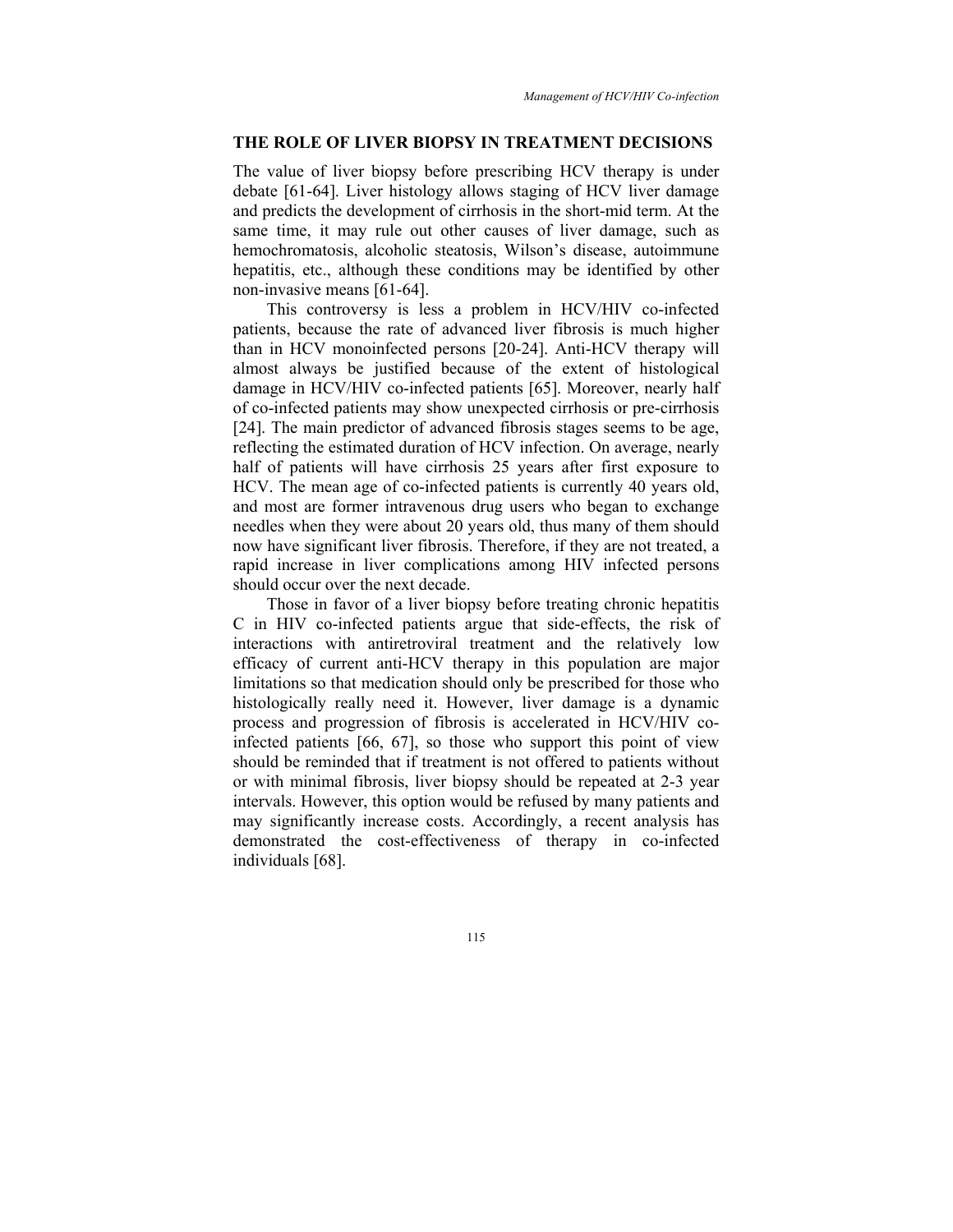## **TREATMENT RESULTS IN HCV/HIV CO-INFECTED PATIENTS**

In the last few months, the final results of large trials assessing the efficacy and safety of pegylated interferon plus ribavirin in co-infected patients have been released. Most of these studies have been performed by European investigators [69-72]. However, the trials about this treatment modality in co-infected patients that had the greatest public impact appeared in February 2004, when three large comparative trials were presented orally at the 11th Retrovirus Conference, in San Francisco, CA. In contrast to many prior studies, these three pivotal trials all provided treatment for 12 months to all patients, irrespective of their HCV genotype. Besides, due to concerns on drug interactions and further toxicities, lower than recommended doses of ribavirin were prescribed. Moreover, only patients with a relatively good immunologic status were recruited into these trials, acknowledging that severely immunosuppressed patients should not be treated.

Table 1 summarizes the main treatment schedules and results of the main trials conducted in co-infected patients assessing the efficacy and safety of pegylated interferon plus ribavirin.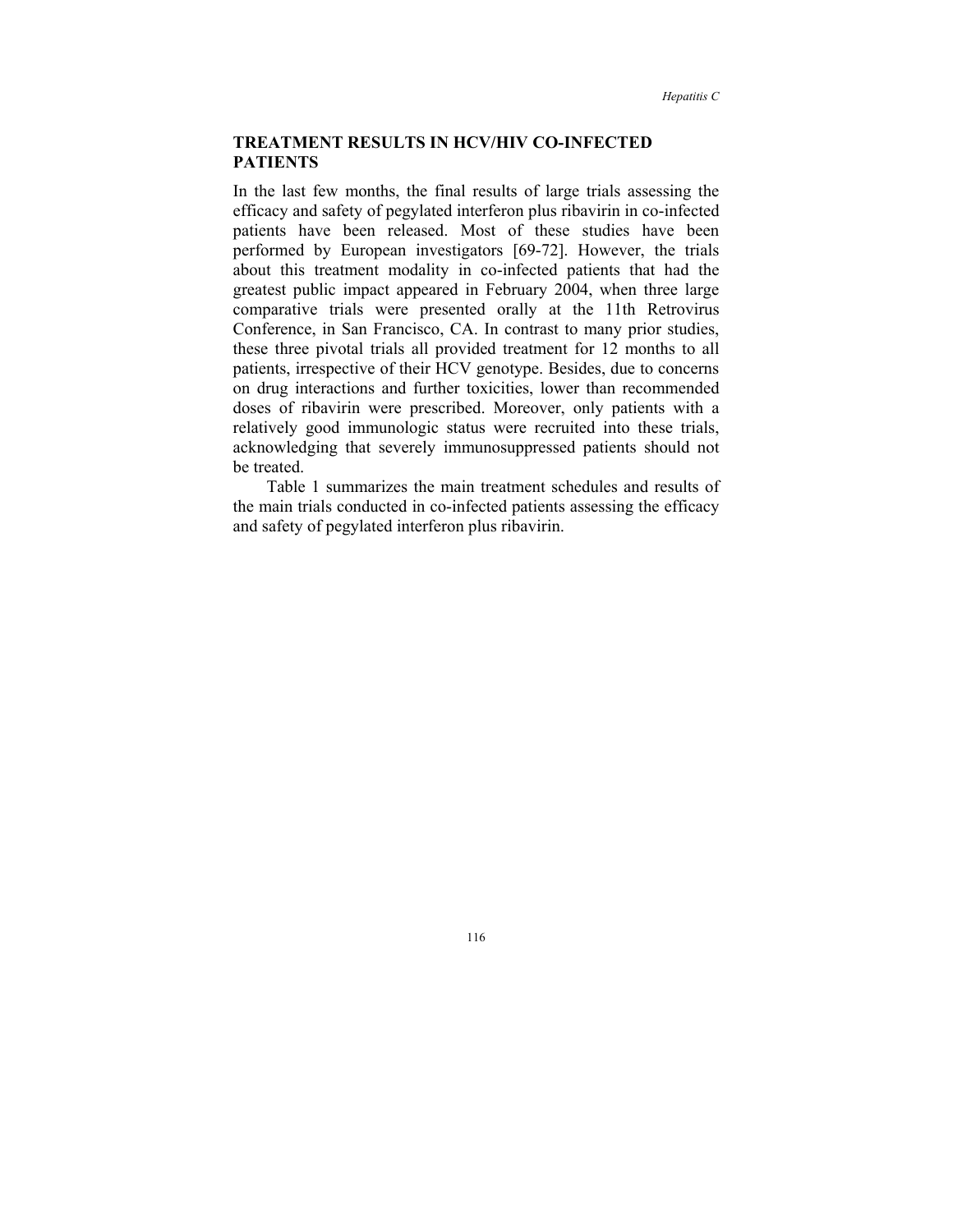| <b>Study</b>                      | No. | <b>Treatment schedule</b>                                                                                                                     | Discont.<br>due to<br>adverse<br>events | End-of-<br>treatment<br>response*              | <b>Sustained</b><br>virological<br>response*                                              |
|-----------------------------------|-----|-----------------------------------------------------------------------------------------------------------------------------------------------|-----------------------------------------|------------------------------------------------|-------------------------------------------------------------------------------------------|
| Pérez-<br>Olmeda<br>et al. [69]   | 68  | pegylated interferon alpha-2b<br>$1.5\mu$ g/kg/week + ribavirin<br>800mg/d 48 weeks (genos $1 \&$<br>4) and 24 weeks (genos $2 \& 3$ )        | 15%                                     | 40%                                            | 28%                                                                                       |
| Voigt<br>et al. [70]              | 72  | pegylated interferon alpha-2b<br>$1.5\mu$ g/kg/week + ribavirin<br>$800$ mg/d<br>48 weeks (genos $1 \& 4$ ) and 24<br>weeks (genos $2 \& 3$ ) | 17%                                     | 46%                                            | 26%                                                                                       |
| <b>Ballesteros</b><br>et al. [71] | 28  | pegylated interferon alpha-2b<br>$1.5\mu$ g/kg/week + ribavirin<br>$800$ mg/d<br>48 weeks (genos $1 \& 4$ ) and 24<br>weeks (genos $2 \& 3$ ) | 29%                                     | 25%                                            | 29%                                                                                       |
| Moreno<br>et al. [72]             | 35  | pegylated interferon alpha-2b<br>$0.5\mu$ g/kg/week + ribavirin<br>$800$ mg/d<br>48 weeks (all genos)                                         | 17%                                     | 40%                                            | 31%                                                                                       |
| Chung<br>et al. $[73]$            | 66  | pegylated interferon alpha-2a<br>$180\mu$ g/week + ribavirin<br>600mg/d (increased to<br>1000mg/d at week $12$ )<br>48 weeks (all genos)      | 12%                                     | 41%<br>(geno 1:29%)<br>(geno $3:80\%$ )        | 27%<br>(geno 1:14%)<br>(geno 3:73%)                                                       |
| Perronne<br>et al. $[74]$         | 205 | pegylated interferon alpha-2b<br>$1.5\mu$ g/kg/week + ribavirin<br>$800$ mg/d<br>48 weeks (all genos)                                         | 38%                                     | 36%                                            | 27%<br>(genos $1-4:16\%$ )<br>$(geno 2-3:43%)$                                            |
| Torriani<br>et al. $[75]$         | 289 | pegylated interferon alpha-2a<br>$180\mu$ g/week + ribavirin<br>$800$ mg/d<br>48 weeks (all genos)                                            | 12%                                     | 49%<br>(geno 1:38%)<br>(genos<br>$2 - 3:64\%)$ | 40%<br>(geno 1:29%)<br>(genos $2-3:62\%$ )<br>*results based on intent-to-treat analyses. |

**Table 1:** Response to pegylated interferon plus ribavirin in HCV/HIV co-infected patients; results of pivotal studies.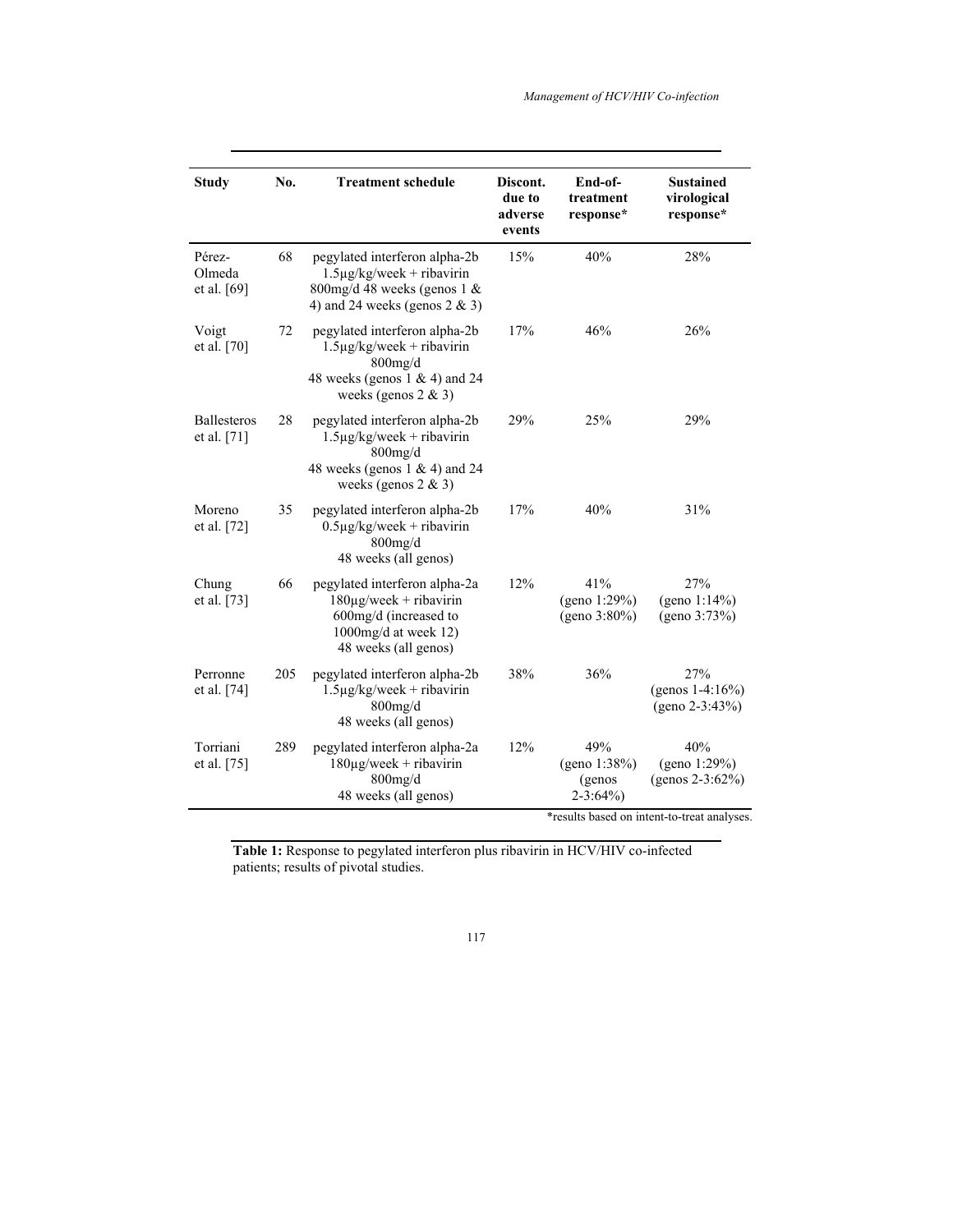The AIDS Clinical Trials Group (ACTG) 5071 included 66 coinfected patients from several centers located in the United States. Subjects were treated with a fixed dose of 180µg/week of pegylated interferon-alpha-2a (Pegasys) plus ribavirin [73]. All subjects began ribavirin at doses of 600mg/day and increased up to 1000mg over the last weeks if the tolerance was acceptable. In this trial, 77% of patients carried HCV genotype 1, which tends to respond less well to HCV therapy. End-of-treatment-response (EOTR) was reached in 41% of patients, but sustained virological response (SVR) only was maintained by 27% (14% in subjects with HCV genotype 1 and 73% in those with other genotypes).

The RIBAVIC trial was a multicenter French study performed by the Agence Nationale de la Recherche Scientifique, in which 205 coinfected patients were treated with a weight adjusted dose (1.5µg/kg/week) of pegylated interferon-alpha-2b (pegylated Intron) plus a fixed dose of 800mg of ribavirin [74].

AIDS Pegasys Ribavirin International Co-infection Trial (APRICOT) is the largest trial so far in co-infected patients assessing the response to current HCV therapy. A total of 289 co-infected patients from several countries and continents received at least one dose of pegylated interferon-alpha-2a (Pegasys) 180µg/week plus a fixed dose of 800mg of ribavirin per day [75]. The overall rate of SVR was 40%, but it dropped to 29% in patients with HCV genotype 1. Close monitoring of patients and strict inclusion criteria provided a relatively low discontinuation rate in this trial (25%), whereas in the French RIBAVIC trial up to 38% of patients did not complete therapy [74].

Much better response rates were obtained for HCV genotypes 2 or 3 compared to genotype 1 in all these trials. For instance, in the APRICOT trial the rate of EOTR was 64%, with a rate of SVR of 62%. This low relapse rate for these genotypes should be mentioned, and suggests that extending treatment beyond 24 weeks for those particular genotypes appears necessary to avoid relapses in the setting of HIV infection [76]. In prior studies in which co-infected patients with HCV genotypes 2 or 3 were treated for only 24 weeks, relapse rates were recognized in more than one third of patients [76].

In summary, the use of pegylated interferon plus ribavirin improves the rate of SVR in HIV-positive patients with chronic hepatitis C and therefore should be considered the best treatment choice in this population, as it is in HCV monoinfected individuals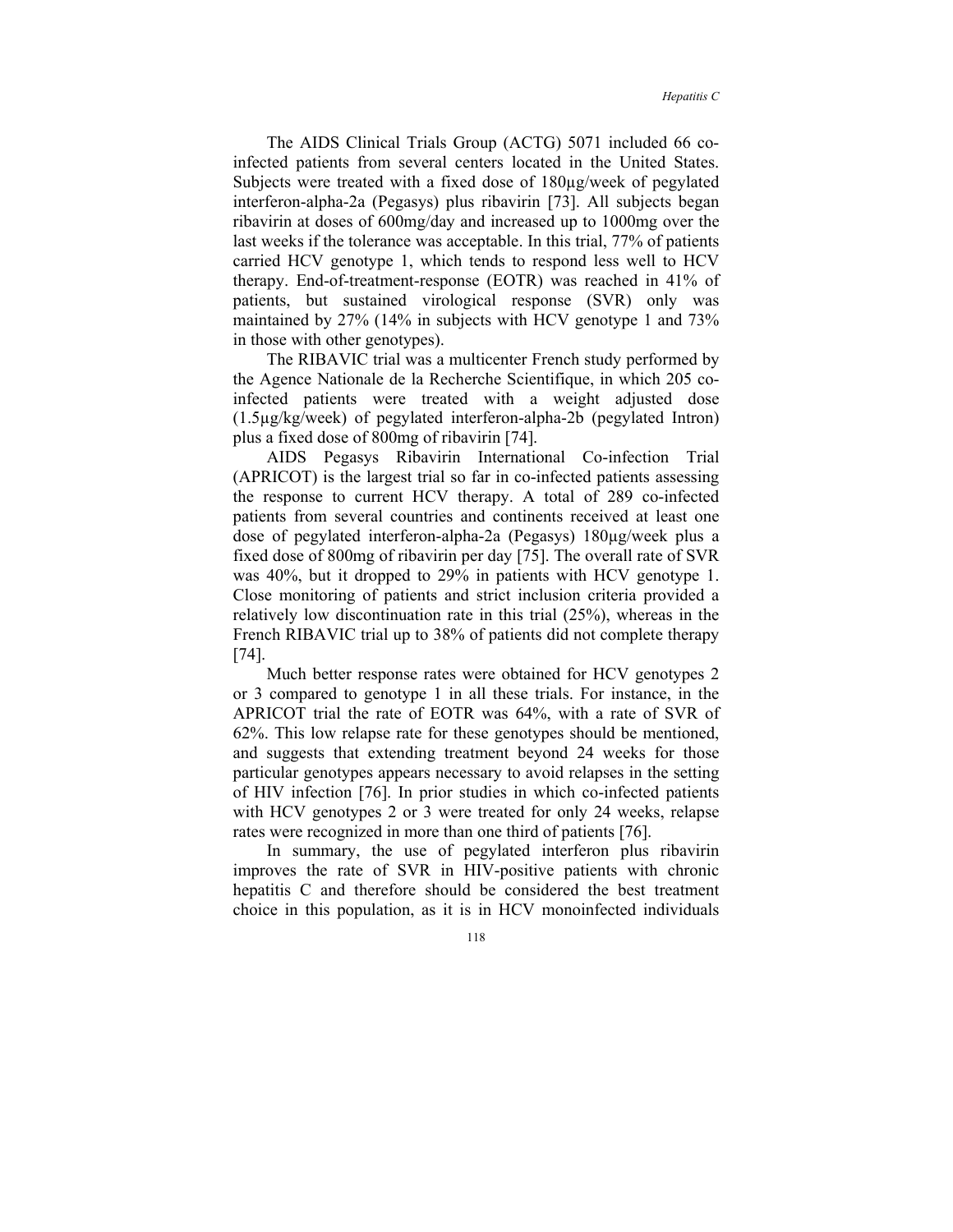[60]. The best response rates were seen in the APRICOT trial, although some differences existed between the studies. For example, the lower ribavirin dosages of 600mg per day given initially in ACTG A5071 could explain the lower response rates. Similarly, discontinuation rates of nearly 40% significantly penalized the response in the RIBAVIC trial. Other features, such as the proportion of patients with HCV genotype 1, with cirrhosis, or who were intravenous drug users could also further explain the lower response rates in those trials (see Table 2).

|                                | <b>ACTG 5071</b> | <b>APRICOT</b> | <b>RIBAVIC</b> |
|--------------------------------|------------------|----------------|----------------|
| No. on pegylated $+$ ribavirin | 67               | 289            | 205            |
| <b>IDUs</b>                    | 80%              | 62%            | 81%            |
| Cirrhotics                     | 11%              | 15%            | 18%            |
| Genotypes 1-4                  | 77%              | 67%            | 69%            |
| Mean CD4 count                 | 492              | 520            | 525            |
| With HAART                     | 85%              | 84%            | 82%            |
| <b>Discontinuations</b>        |                  | 25%            | 42%            |
| EOTR (ITT)                     | 41%              | 49%            | 36%            |
| SVR (ITT)                      | 27%              | 40%            | 27%            |
|                                |                  |                |                |

**Table 2:** Mean characteristics of the study populations and results of the three pivotal studies reported at the 11th Retrovirus Conference (February 2004).

The reason why anti-HCV therapy obtains such a poor response in the setting of HIV infection are multiple (Table 3) [49]. Since both pegylated interferon and ribavirin act, at least partially, as immunomodulatory agents, subtle immune defects due to HIV infection might have a negative influence on the performance of these drugs, even in patients with high CD4 counts and undetectable plasma HIV RNA under antiretroviral therapy.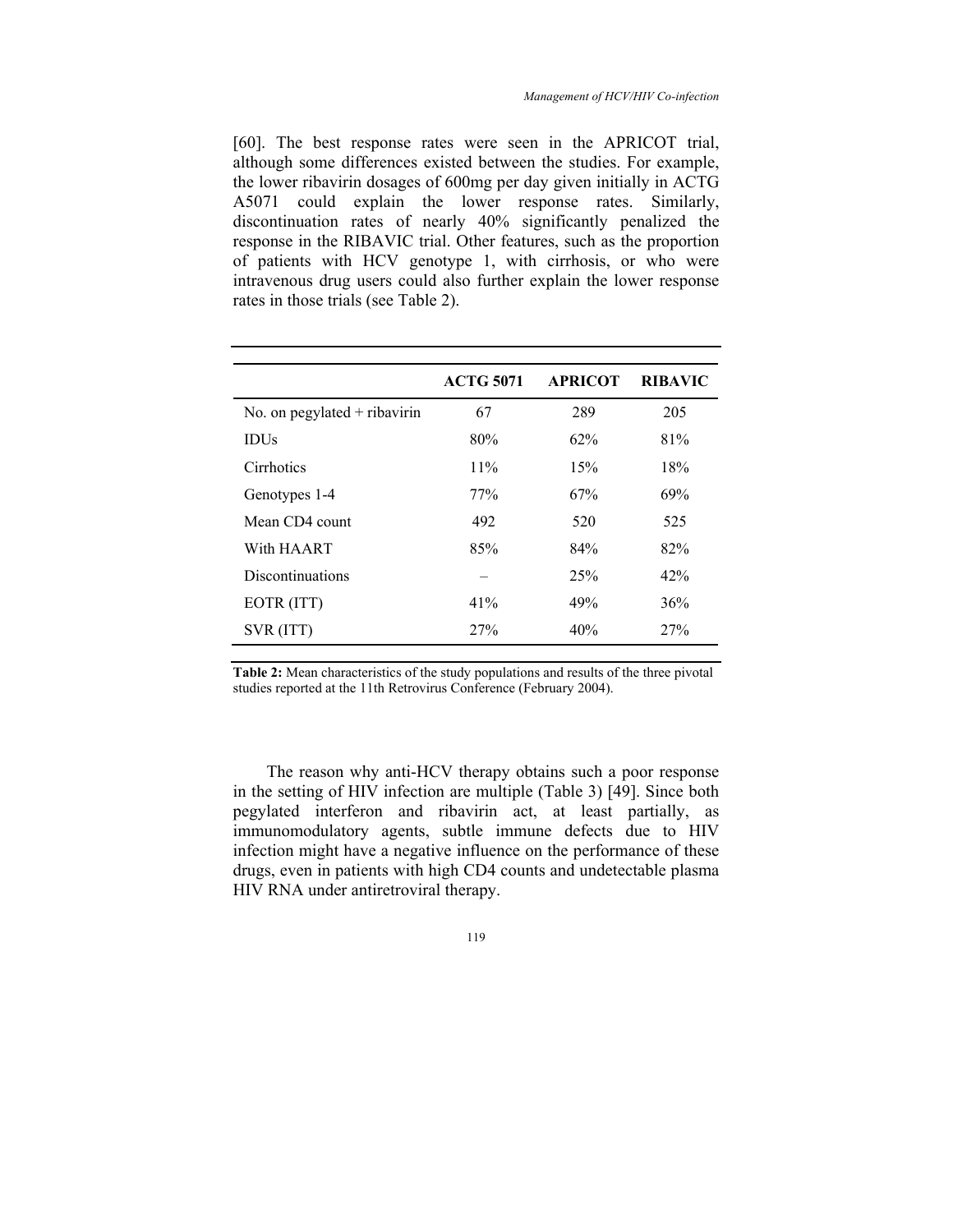

**Table 3:** Factors explaining the lower response rates to HCV therapy in HCV/HIV coinfected patients.

In addition, we also mentioned that there was a high rate of HCV treatment discontinuation in some of the trials performed in HIV coinfected patients, sometimes more than one third of recruited patients. Although this may reflect a higher rate of serious adverse events in this population compared to HIV-negative patients, which is usually less than 15% [77, 78], it might also suggest that some HIV physicians are not familiar with the management of side-effects of anti-HCV therapy. Thus, efforts to minimize side-effects with preventive symptomatic treatments and appropriate management of complications are critical to ensure completion of HCV therapy in most patients.

## **MONITORING THE RESPONSE TO HCV THERAPY IN HIV-POSITIVE PATIENTS**

Individuals with HCV alone who will clear HCV RNA with HCV treatment show a virological response soon after beginning therapy [60, 78, 79]. Therefore, early assessment of serum or plasma HCV RNA titers after starting treatment may help identify who will benefit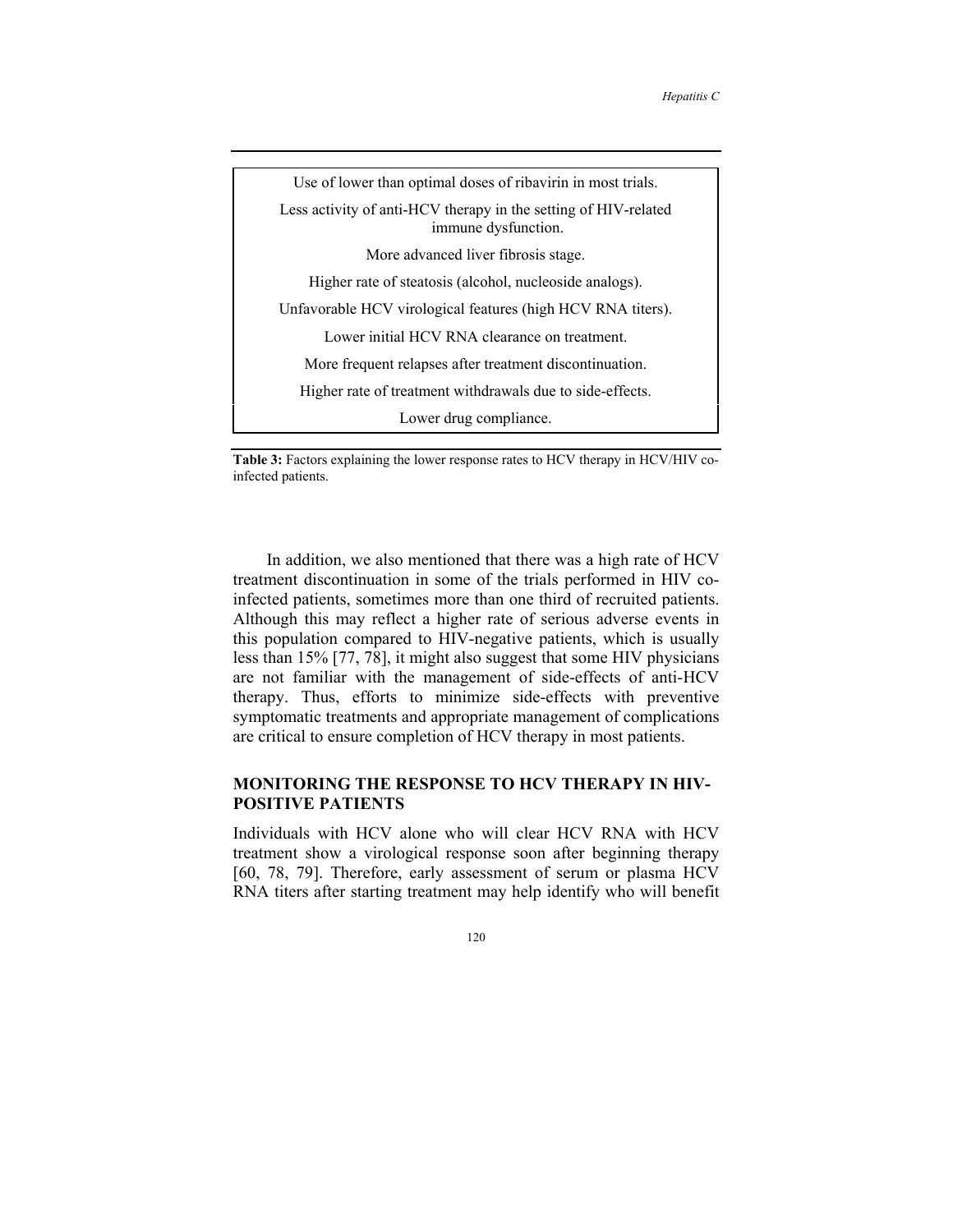from prolonging therapy and who will not. Those HIV-negative patients who show a decline in HCV RNA greater than 2 logs and/or to undetectable levels at 12 weeks of therapy, may eventually reach a sustained response. In contrast, almost none of those who have HCV RNA reductions of less than 2 logs at 12 weeks achieve this goal. Therefore, HCV therapy may be discontinued at week 12 based on this virological criteria in early non-responders [60]. This guide to HCV therapy can spare side-effects and cost in individuals with no chance of cure. In HCV/HIV co-infected patients these considerations are even more crucial, since interactions between antiretrovirals and HCV drugs are frequent and issues related to poor compliance in subjects under polymedications are highly relevant [49].

Kinetic studies suggest that HCV clearance after beginning therapy with interferon may be delayed in the setting of HIV infection [80] (Figure 2a). Therefore, concern exists about the reliability of the 2 log HCV RNA reduction rule at 12 weeks: it might not work in HCV/HIV co-infected patients. However, data from several recent trials, included those from ACTG A5071, RIBAVIC, APRICOT and others suggest that despite a slower decay in HCV/RNA in HIV coinfected patients after beginning HCV therapy, all subjects who will reach SVR show a greater decline than 2 logs at week 12 of therapy [71-75]. Furthermore, a more recent report has demonstrated the predictive value of the 2 log rule at week 12 in co-infected patients in a better designed study [81]. In this study, the only difference between HIV-positive and HIV-negative subjects with hepatitis C was that the proportion of patients reaching virological response at any given time point was much lower in the co-infected population (see Figure 3), but it did not deny the predictive value of SVR using early virological assessments. Therefore, the principles guiding anti-HCV therapy in HIV-negatives may also apply to HIV co-infected patients (see Figure 4).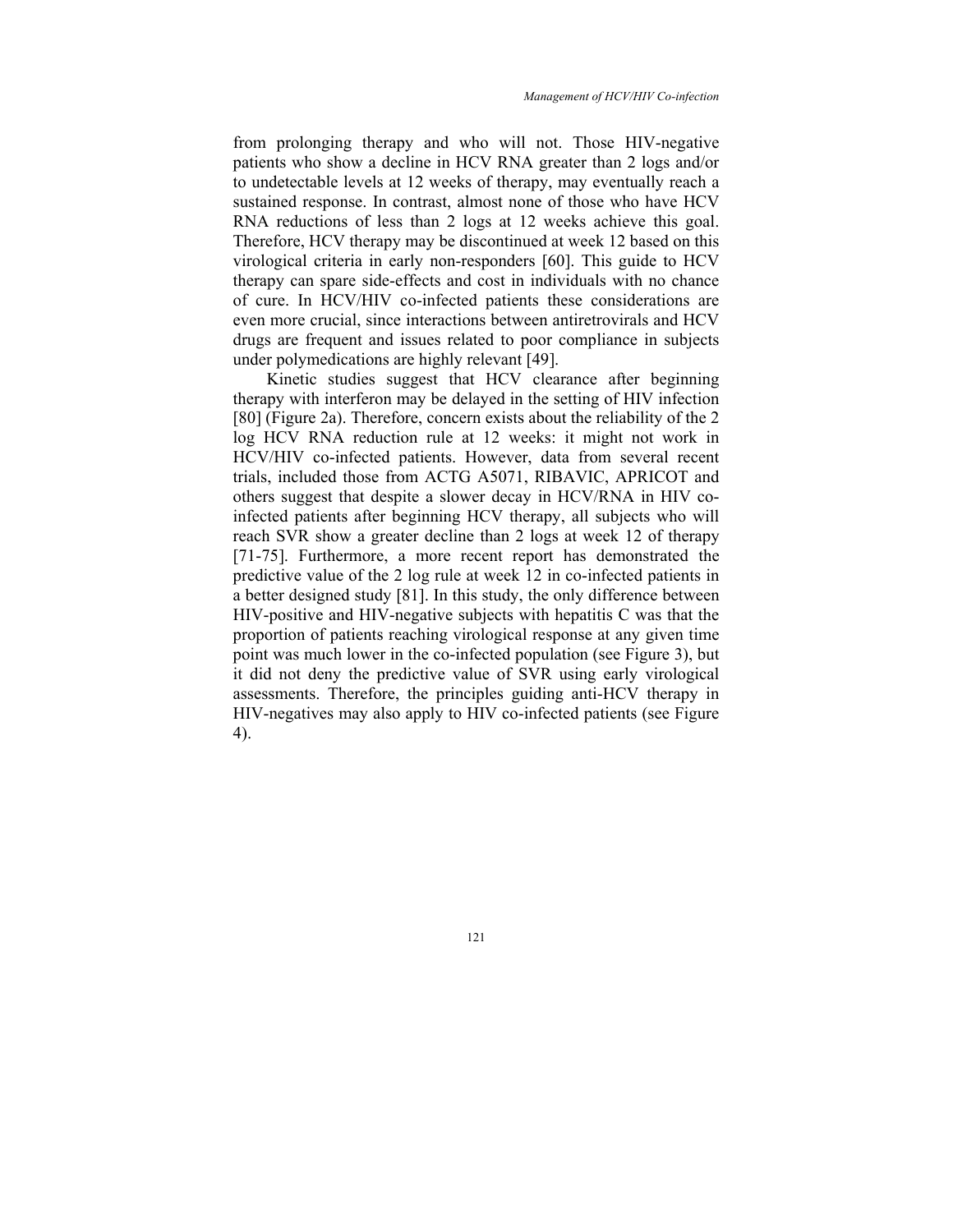

**Figure 2:** Hepatitis C virus kinetics under interferon therapy. Influence of HIV infection [49]: a) early phase; b) second phase.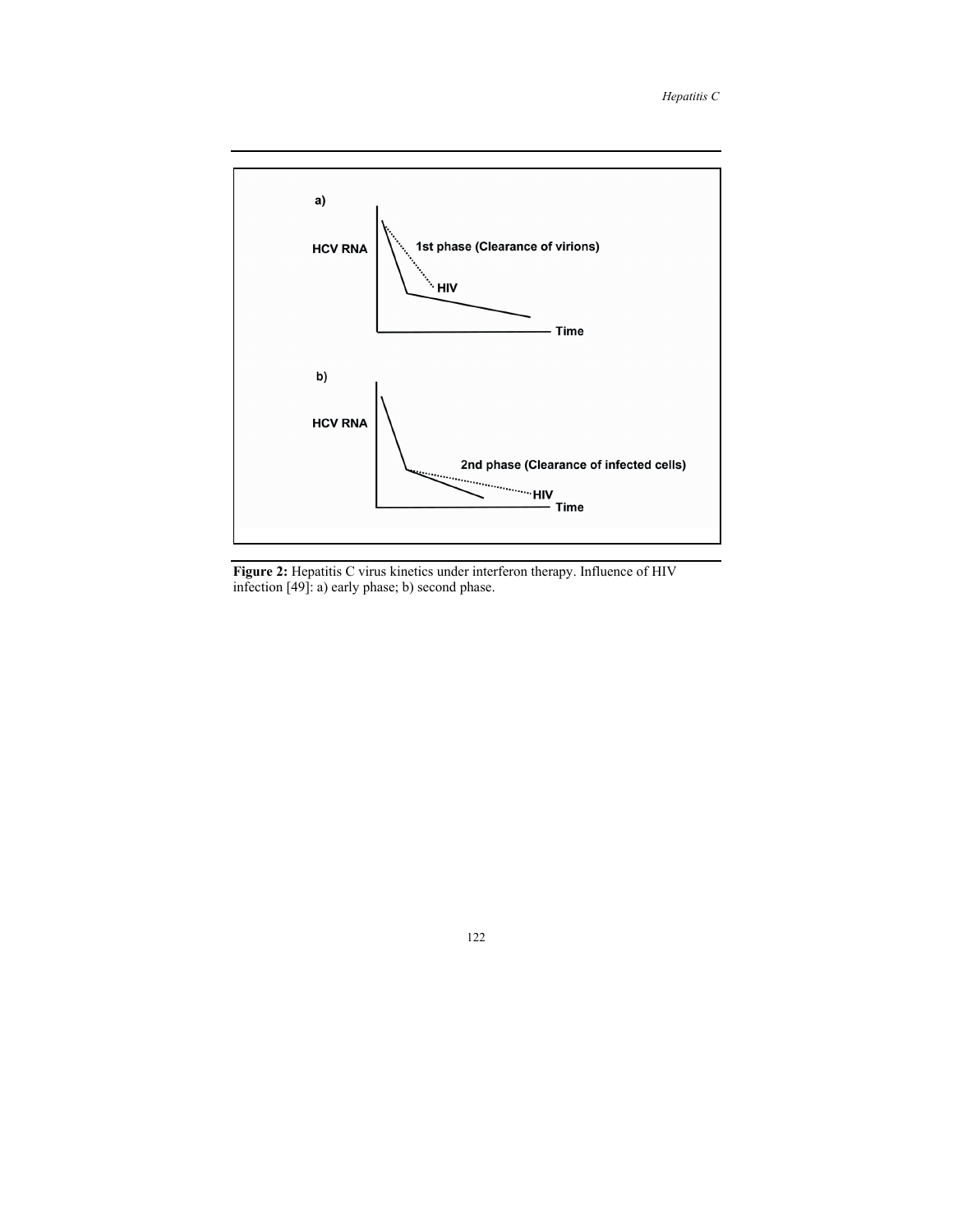

**Figure 3:** Virological response at different time points in HIV-positive [81] versus HIV-negative patients [78].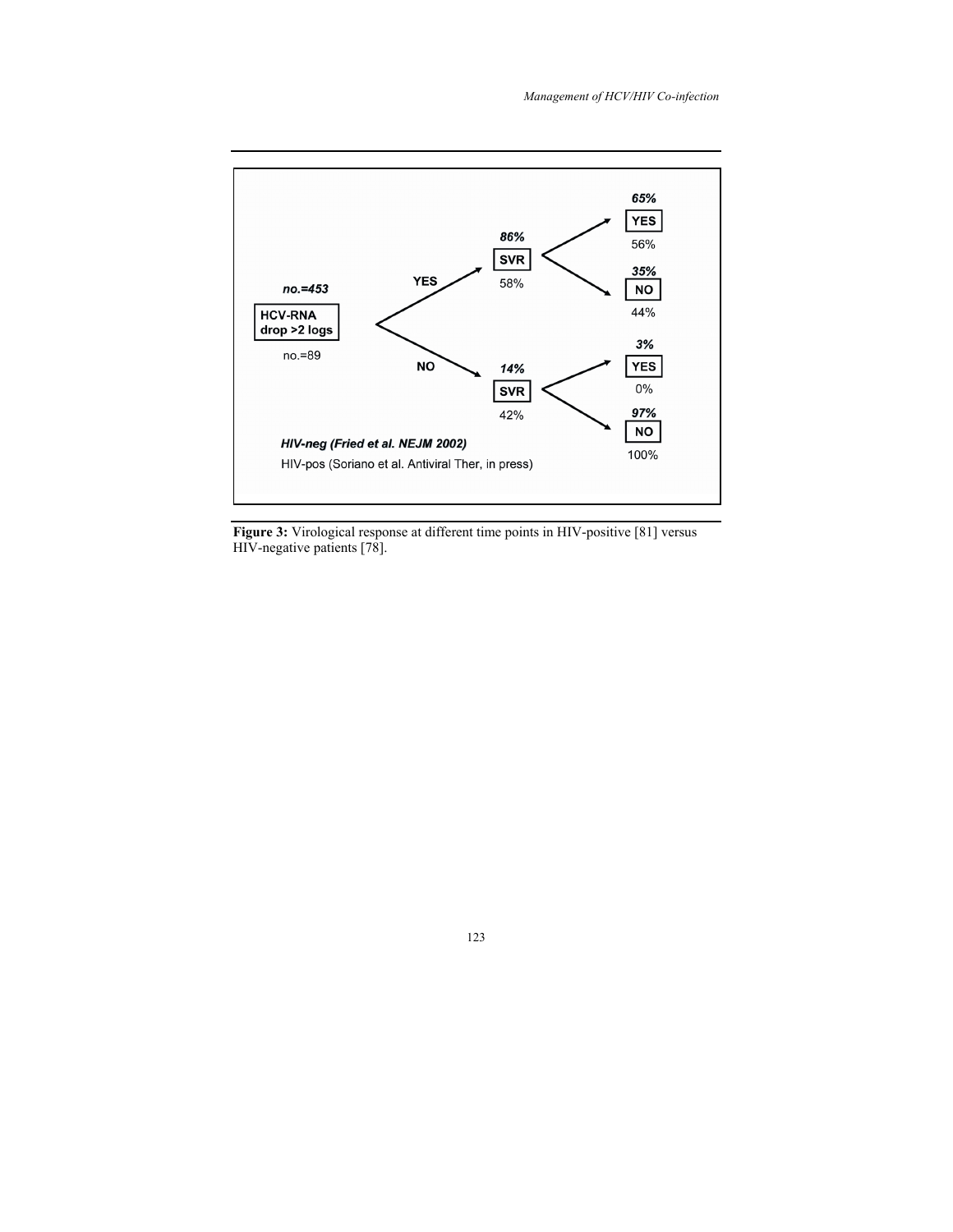

Figure 4: Algorithm for the treatment of chronic hepatitis C [60].

\* In patients with high baseline HCV loads, treatment might be prolonged beyond 24 weeks despite the recognition of detectable viremia at that time if a reduction greater than 2 logs was observed at week 12 of therapy.

\*\* In the light of higher relapse rates in the setting of HCV-HIV co-infection, patients with HCV genotypes 2-3 showing good virological responses at earlier time-points should be advised to prolong therapy up to 12 months.

Patients with high HCV loads may have a good early virological response but may not reach undetectable viremia at week 24, even though they will clear HCV much later [82]. This subset of patients represents less than 3% of HCV monoinfected individuals, but may be larger in HIV co-infected patients, who frequently have higher baseline HCV RNA titers and who may have slower HCV RNA decays on treatment [10, 80]. In this situation, extending treatment for 12 months may be advisable since it may allow the patient to reach SVR.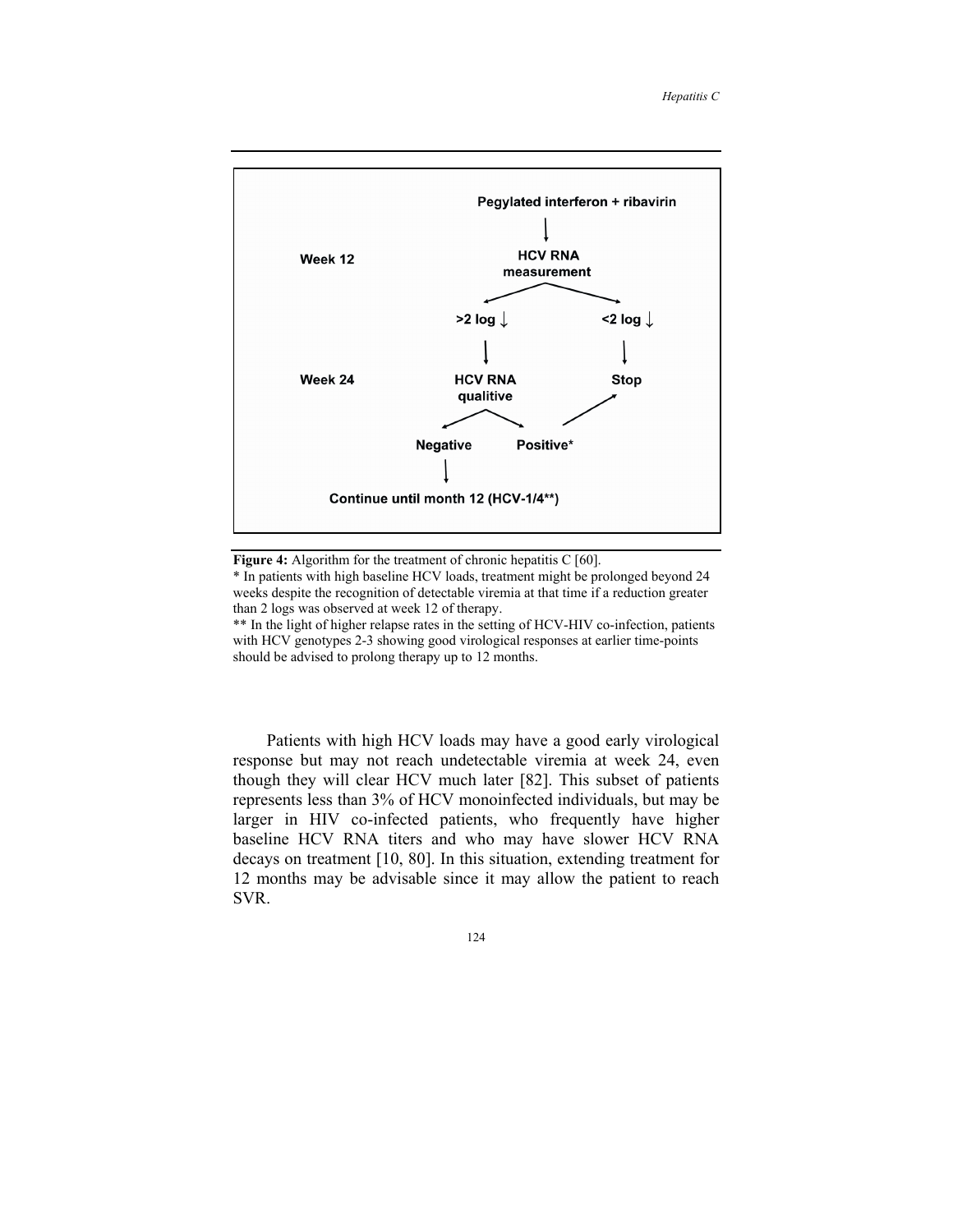*Management of HCV/HIV Co-infection* 

There is a second phase of clearance of HCV RNA in subjects on long-term HCV therapy, which explains the steady destruction of infected cells (hepatocytes) [83, 84]. A slower decay in HCV RNA in the presence of HIV infection (see Figure 2b) could explain why the early discontinuation of therapy might result in higher relapse rates in virological responders. We have already mentioned that the most recent data support this notion, and make it necessary to reconsider how long to continue HCV therapy in HCV/HIV co-infected patients with an early virological response. This particularly applies to HCV genotype 3, since relapses are uncommon in HIV-negative subjects infected with this genotype while it may occur in one third of HCV/HIV co-infected patients treated for only 6 months [76], based on what is recommended in HIV-negative patients [60]. Recent studies such as RIBAVIC and APRICOT, which provided treatment for 12 months to patients with HCV genotypes 2 and 3, have proven that relapses are markedly reduced using the extended period of therapy. Therefore, co-infected individuals with HCV genotypes 2 or 3 should be treated for 12 months instead of for shorter periods. Relapses in HCV genotypes 1 or 4 in co-infected patients treated for 12 months occur in 20-35% of patients. In this population, the benefit of long periods of therapy, at least among early virological responders, should be investigated, since results from patients with HCV alone have recently shown a reduction in relapse rate to less than 15% when HCV treatment is extended to 18 months [85].

Patients with HCV alone who do not clear HCV RNA during HCV treatment might benefit from long-term therapy with interferon alone [86-88]. Maintenance therapy with interferon may provide histological improvement and even reduce the risk of hepatocellular carcinoma. It is currently being investigated as an alternative approach in large trials (i.e., hepatitis long-term treatment against cirrhosis (HALT-C) and EPIC). Whether this strategy could be considered in some HCV/HIV co-infected individuals with advanced fibrosis who did not respond virologically to HCV therapy, should be further investigated. The use of lower doses of pegylated interferon (half those recommended at first line) may improve tolerance and facilitate long-term administration of the drug. However, this potential benefit should be weighed against an expected reduction in the quality of life due to the long-term prescription of a drug administered subcutaneously, which often causes side-effects, including a reduction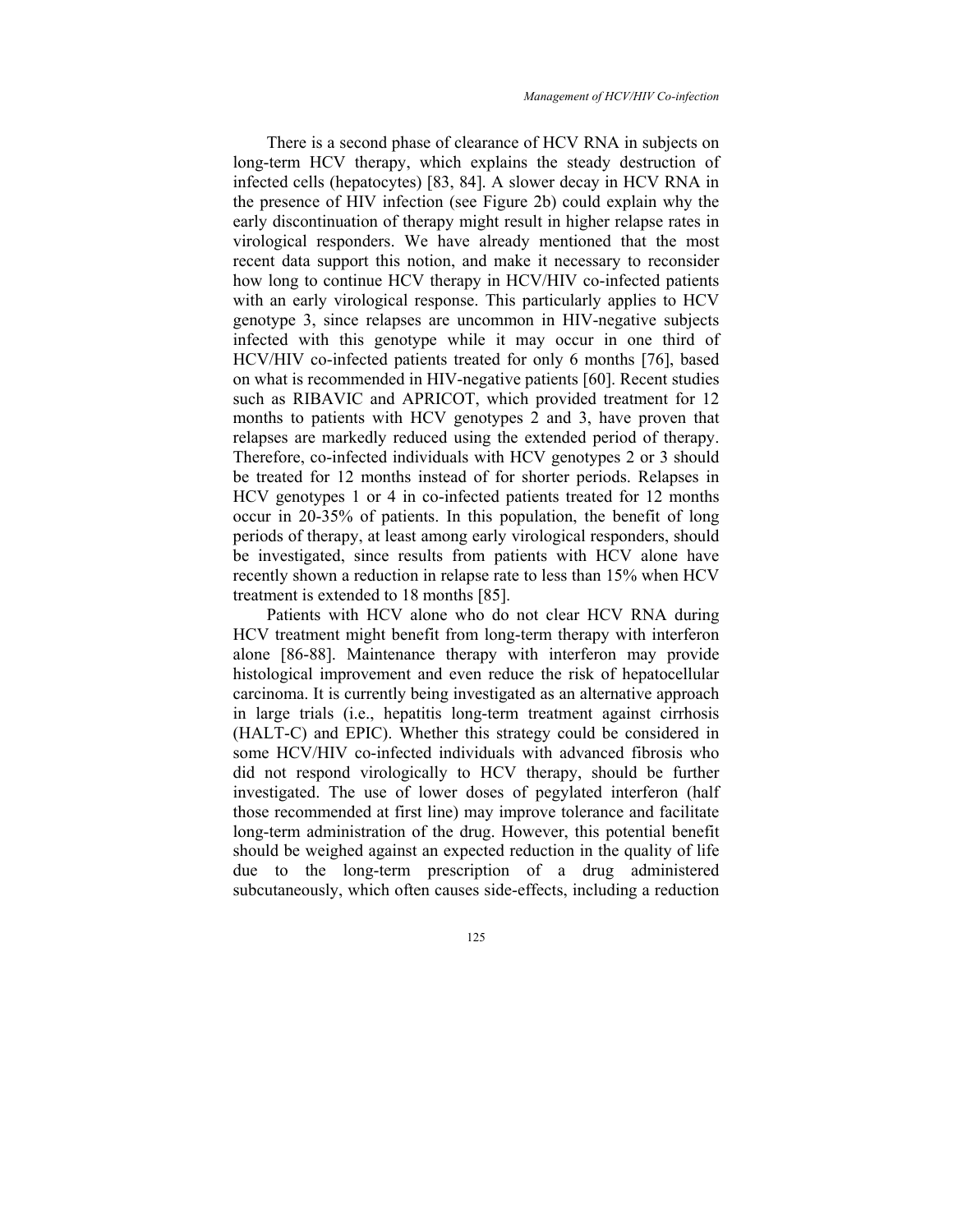in the CD4 count which is considered undesirable in most HIVpositive patients.

## **MANAGEMENT OF SIDE-EFFECTS OF HCV THERAPY IN HIV-POSITIVE PATIENTS**

Side-effects of HCV treatments are common, and include five main categories: influenza-like symptoms (headache, fever, asthenia, myalgias, decreased appetite), hematologic abnormalities, neuropsychiatric disorders (depression, irritability, insomnia), gastrointestinal symptoms (nausea, diarrhea), and inflammation at injection sites. In addition, other adverse events are rare but include alopecia and thyroid dysfunction [60, 89]. Overall, they result in treatment discontinuation in around 15% of patients with HCV infection alone, and to dose reductions of either pegylated interferon and/or ribavirin in another 20-25% [77, 78]. Higher treatment discontinuation rates have been found in some studies in HIV coinfected persons [71, 74]. The lack of expertise in the management of HCV treatment-related side-effects by doctors as well as insufficient information to patients both help explain these high drop-out rates. These aspects should therefore be properly addressed in the future. When possible, hepatitis C in HIV co-infected patients should be treated by medical teams with expertise in the field.

The hematologic abnormalities may be due to either pegylated interferon or ribavirin. Anemia due to ribavirin typically is mild and due to extravascular hemolysis, and is accompanied by an increase in reticulocytes. Although ribavirin dose reductions may reduce anemia, the usefulness of recombinant erythropoietin (r-EPO) has been shown in these patients [90]. Supplements of folinic acid are advisable. Otherwise, the dose of ribavirin should be reduced to half when hemoglobin (Hb) drops below 10g/dL, and it needs to be discontinued if it goes below 8.5g/dL. However, ribavirin exposure appears crucial to obtain higher sustained response rates, especially in patients with HCV genotype 1 [77, 91]; therefore any efforts to keep patients on adequate doses of the drug (i.e., using r-EPO) should be favored.

Leukopenia, especially neutropenia and less frequently lymphocytopenia, may develop with pegylated interferon. Patients should be informed about the risk of reduced CD4+ counts [44, 55, 56] which mostly affect absolute CD4 number but not the percentage of cells. Moreover, it reverses after discontinuing interferon therapy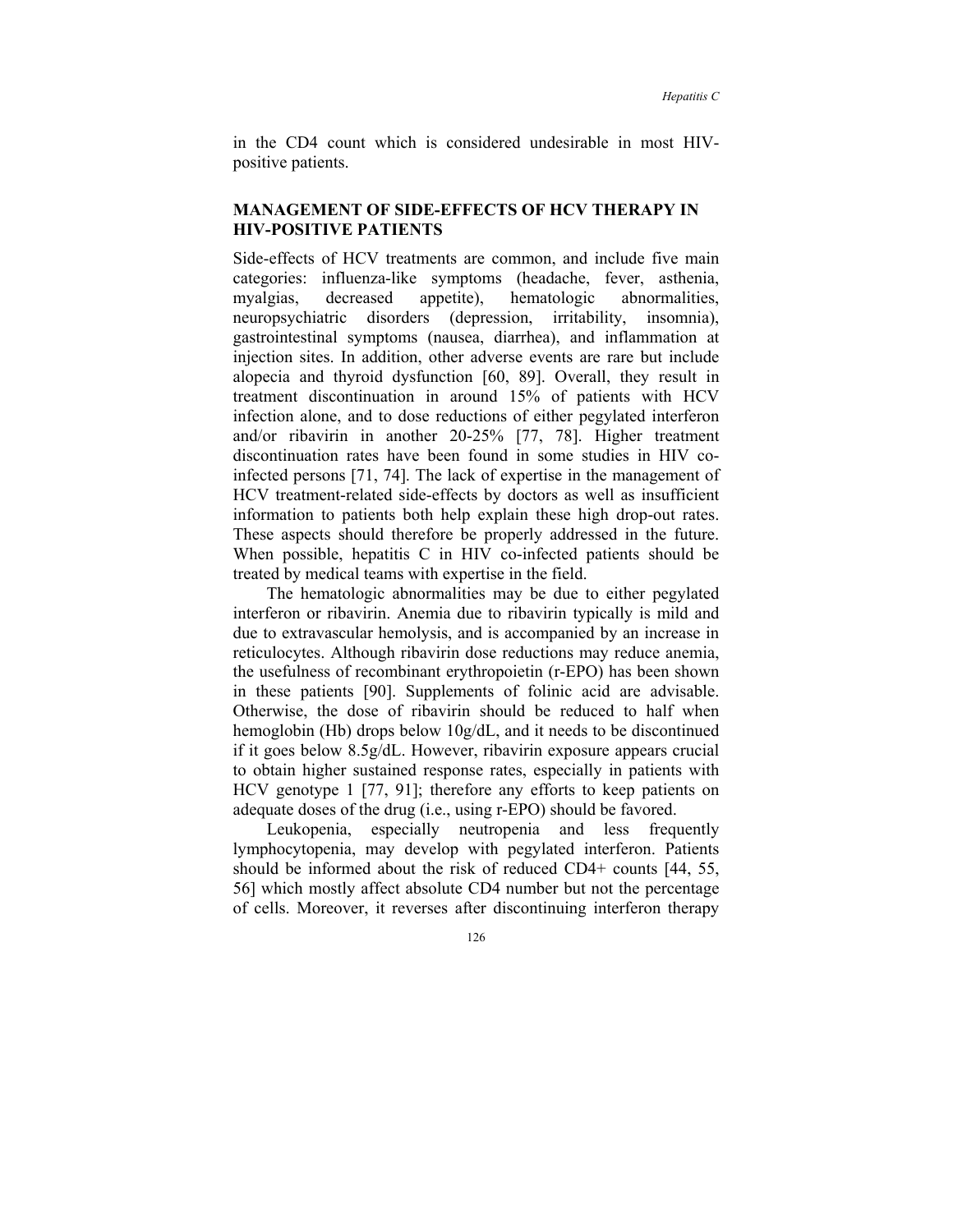[92]. For neutropenia, the use of therapeutic growth factors, such as granulocyte colony stimulating factor (GCS-F), may be considered and may be better than reducing pegylated interferon doses, especially in patients with HCV genotype 1, who seem to be particularly sensitive to pegylated interferon doses.

## **INTERACTIONS BETWEEN ANTIRETROVIRAL DRUGS AND HCV MEDICATIONS**

Since anemia is a frequent side-effect during ribavirin treatment, attention should be paid to patients who are taking azidothymidine (AZT), which is also known to cause anemia. Thus, in patients with AZT-related anemia this drug should be discontinued before prescribing ribavirin. Alternatively, Hb values should be closely monitored during the first 6 weeks of therapy [49].

Mitochondrial damage is a result of the inhibition of mitochondrial polymerase gamma by nucleoside analogs [93, 94]. Ribavirin can enhance intracellular concentrations of phosphorylated ddI metabolites, and result in a higher risk of toxicity [95-97]. Several cases of pancreatitis and/or lactic acidosis have been reported, and the FDA now warns against the risk of giving ribavirin and ddI concomitantly. Therefore, subjects who begin treatment with ribavirin should not use ddI concomitantly [49]. The role of d4T in the development of lactic acidosis in these patients has also been shown in the RIBAVIC and APRICOT trials, mainly when used concomitantly with ddI [74, 98].

More recently, cases of liver decompensation, some fatal, have been reported in subjects receiving ribavirin with ddI [74, 98]. All these cases occurred in patients with cirrhosis, and hypothetically ddI and ribavirin acted synergistically leading to liver failure. Therefore, the concomitant administration of ddI and ribavirin should be contraindicated in subjects with advanced liver fibrosis.

Finally, several observations have shown that ribavirin could potentiate subcutaneous fat loss when used concomitantly with some nucleoside analogs, mainly d4T [99]. In this form, severe weight loss mimicking progression of lipoatrophy could be another characteristic side-effect due to the interaction of ribavirin and antiretroviral drugs. Patients should be informed in advance about the risk of this complication and, when possible, drugs with a lower lipodystrophic profile should be prescribed.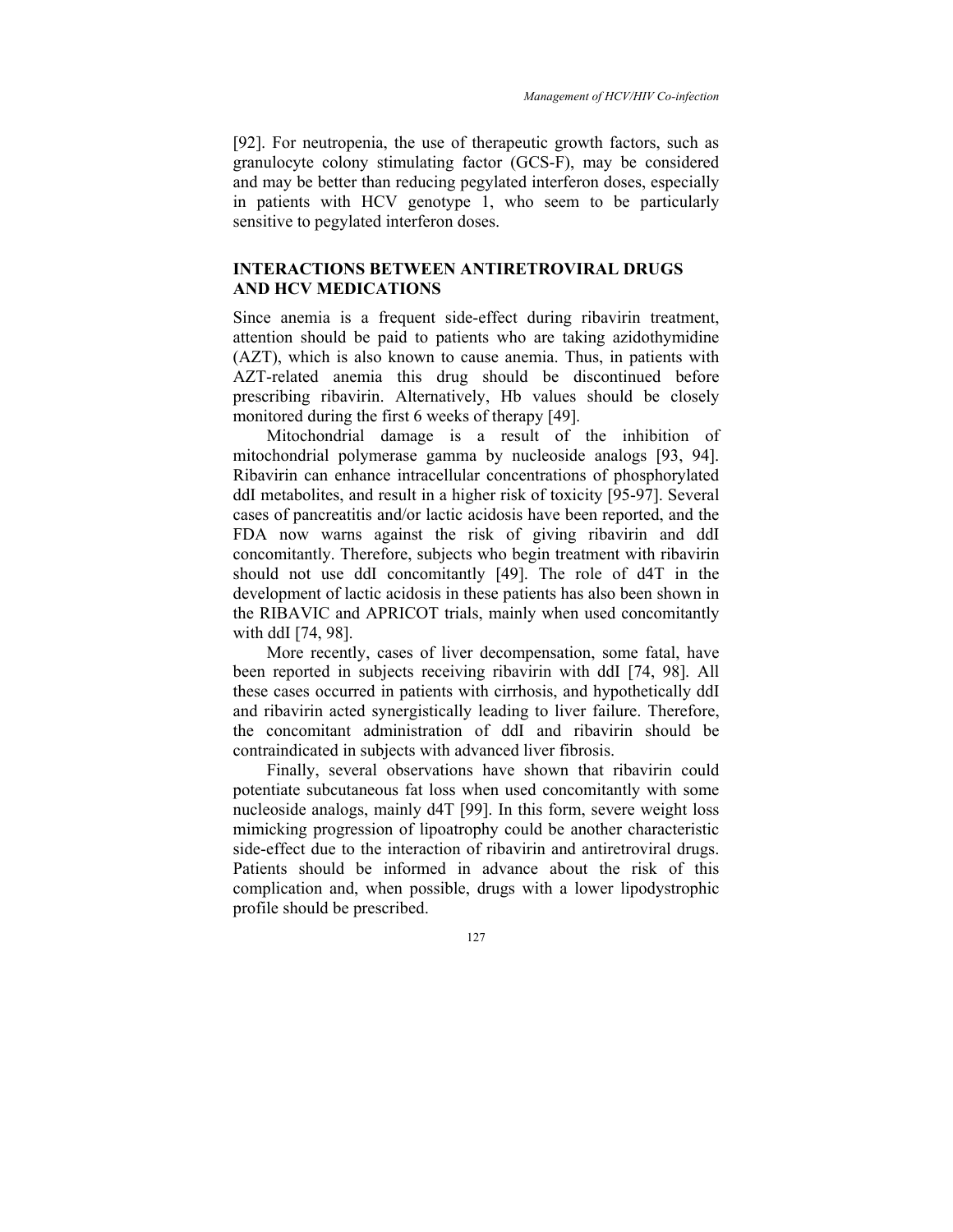## **REFERENCES**

- 1. Alter M. Epidemiology of hepatitis C. Hepatology 1997;26:62–5.
- 2. Backmund M, Meyer K, von Zielonka M, Eichenlaub D. Treatment of chronic hepatitis C infection in injection drug users. Hepatology 2001;34:188-193.
- 3. Diamond C, Thiede H, Perdue T, Secura GM, Valleroy L, Mackellar D, Corey L; Seattle Young Men's Survey Team. Viral hepatitis among young men who have sex with men: prevalence of infection, risk behaviors and vaccination. Sex Transm Dis 2003;30:425-432.
- 4. Nelson M, Browne R, Asboe D, Gilleece Y, Atkins M, Gazzard B. Increasing incidence of acute hepatitis C in HIV-positive men secondary to sexual transmission, epidemiology and treatment.  $9<sup>th</sup>$  European AIDS Conference, October 25-29, Warsaw, Poland 2003 Abstract F12/3..
- 5. Vogel M, Bieniek B, Jessen H, et al. The treatment of acute hepatitis C infection in HIV-coinfected patients. A retrospective analysis of 8 cases in a multicenter setting. 9<sup>th</sup> European AIDS Conference, October 25-29, Warsaw, Poland 2003 Abstract 13.2/6
- 6. Rockstroh J, Konopnicki D, Soriano V, et al. Hepatitis B and hepatitis C in the EuroSIDA cohort: prevalence and effect on mortality, AIDS, progression and response to HAART. 11<sup>th</sup> Conference on Retroviruses and Opportunistic Infections, San Francisco 2004 Abstract 799.
- 7. Soriano V, Sulkowski M, Bergen C, Hatzakis A, Cacoub P, Katlama C, Cargnel A, Mauss S, Dieterich D, Moreno S, Ferrari C, Poynard T, Rockstroh J. Care of patients with chronic hepatitis C and HIV co-infection: Recommendations from the HIV/HCV International Panel. AIDS 2002;16:813-828.
- 8. Daar E, Lynn H, Donfield S, Gomperts E, Hilgartner MW, Hoots WK, Chernoff D, Arkin S, Wong WY, Winkler CA. Hemophilia Growth and Development Study. Relation between HIV-1 and HCV load in patients with hemophilia. J Acquir Immun Def Syndr 2001;26:466-472.
- 9. Strasfeld L, Lo Y, Netski D, Thomas D, Klein R. The association of hepatitis C prevalence, activity and genotype with HIV infection in a cohort of New York city drug users. J Acquir Immun Def Syndr 2003;33:356-364.
- 10. Cribier B, Rey D, Schmitt C, Lang JM, Kirn A, Stoll-Keller F. High hepatitis C viremia and impaired antibody response in patients coinfected with HIV. AIDS 1995;9:1131-1136.
- 11. Eyster M, Fried M, Di Bisceglie A, Goedert J. Increasing hepatitis C virus RNA levels in hemophiliacs: relationship to HIV infection and liver disease. Blood 1994;84:1020-1023.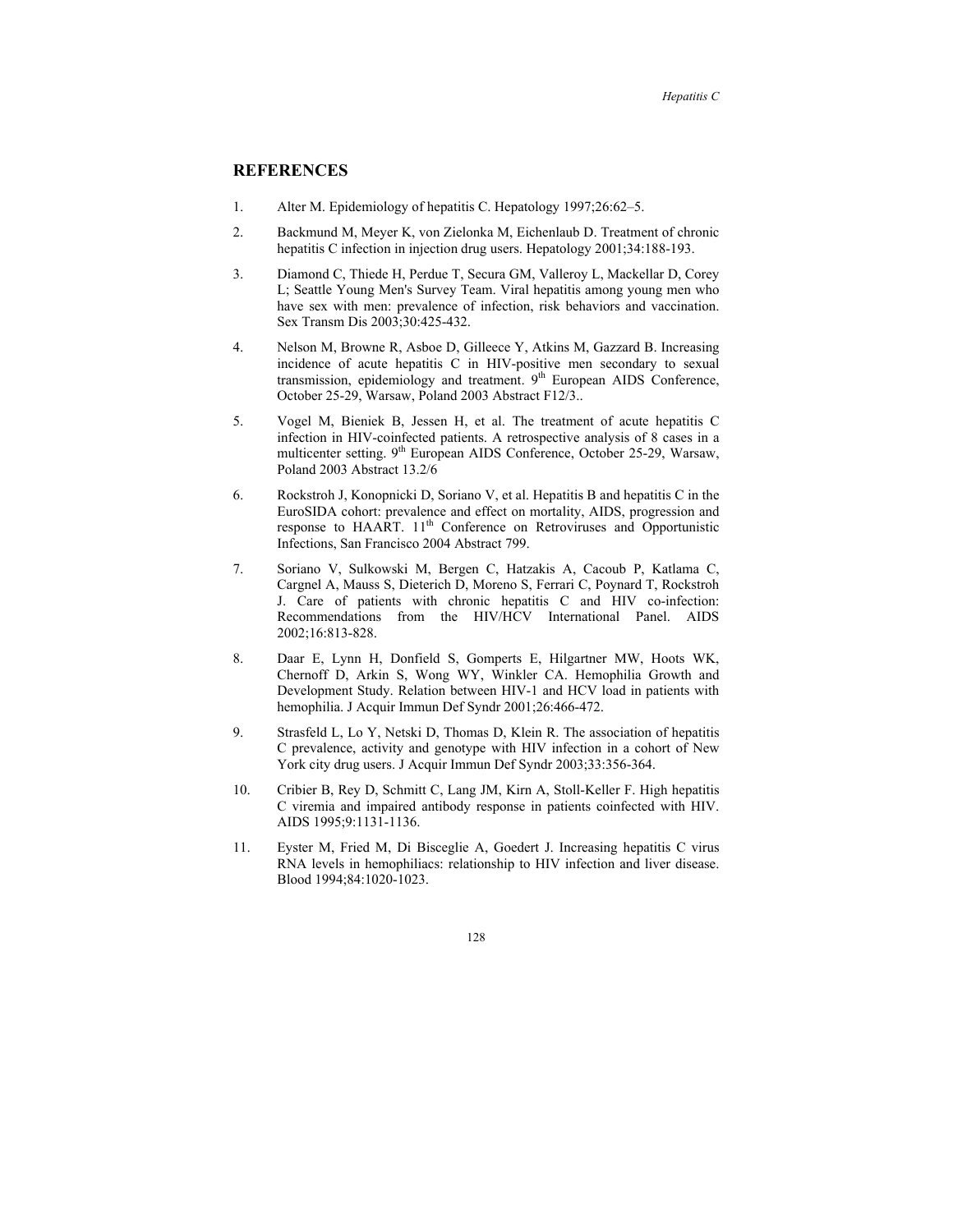- 12. Pol S, Thiers V, Losbaum J, et al. Changing distribution of HCV genotypes in Europe in the last decades. J Hepatol 1994;2:13-17.
- 13. Pawlotsky JM. HCV genetic variability: pathogenic and clinical implications. Clin Liver Dis 2003;7:45-66.
- 14. Perez-Olmeda M, Rios P, Nuñez M, Garcia-Samaniego J, Romero M, Soriano V. Virological characteristics of hepatitis C virus infection in HIV-infected patients with chronic hepatitis C: implications for treatment. AIDS 2002;16:493-495.
- 15. Eyster M, Diamondstone L, Lien J, Ehmann WC, Quan S, Goedert JJ. Natural history of hepatitis C virus infection in multi-transfused hemophiliacs: effect of co-infection with HIV. A multicenter hemophilia cohort study. J Acquir Immun Defic Syndr 1993;6:602-610.
- 16. Rockstroh J, Spengler U, Sudhop T, Ewig S, Theisen A, Hammerstein U, Bierhoff E, Fischer HP, Oldenburg J, Brackmann HH, Sauerbruch T. Immunosuppression may lead to progression of hepatitis C virus associated liver disease in hemophiliacs coinfected with HIV. Am J Gastroenterol 1996;91:2563-2568.
- 17. Puoti M, Bonacini M, Spinetti A, Putzolu V, Govindarajan S, Zaltron S, Favret M, Callea F, Gargiulo F, Donato F, Carosi G; HIV-HCV Co-infection Study Group. Liver fibrosis progression is related to CD4 cell depletion in patients coinfected with HCV and HIV. J Infect Dis 2001;183:134-137.
- 18. Sabin C, Telfer P, Phillips A, Bhagani S, Lee C. Association between hepatitis C virus genotype and HIV disease progression in a cohort of hemophiliac men. J Infect Dis 1997;175:164–168.
- 19. Garcia-Samaniego J, Soriano V, Castilla J, Bravo R, Moreno A, Carbo J, Iniguez A, Gonzalez J, Munoz F. Influence of hepatitis C virus genotypes and HIV-infection on histological severity of chronic hepatitis C – Hepatitis/HIV Spanish Study Group. Am J Gastroenterol 1997;92:1130-1134.
- 20. Soto B, Sanchez-Quijano A, Rodrigo L, del Olmo JA, Garcia-Bengoechea M, Hernandez-Quero J, Rey C, Abad MA, Rodriguez M, Sales Gilabert M, Gonzalez F, Miron P, Caruz A, Relimpio F, Torronteras R, Leal M, Lissen E. HIV infection modifies the natural history of chronic parenteral acquired hepatitis C with an unusually rapid progression to cirrhosis. J Hepatol 1997;26:1-5.
- 21. Sanchez-Quijano A, Andreu J, Gavilan S, Luque F, Abad MA, Soto B, Munoz J, Aznar JM, Leal M, Lissen E. Influence of HIV type 1 infection on the natural history of chronic parenteral acquired hepatitis C. Eur J Clin Microbiol Infect Dis 1995;14:949-953.
- 22. Darby S, Ewart D, Giangrande P, Spooner RJ, Rizza CR, Dusheiko GM, Lee CA, Ludlam CA, Preston FE. Mortality from liver cancer and liver disease in hemophiliac men and boys in the UK given blood product contaminated with hepatitis C. Lancet 1997;350:1425-1431.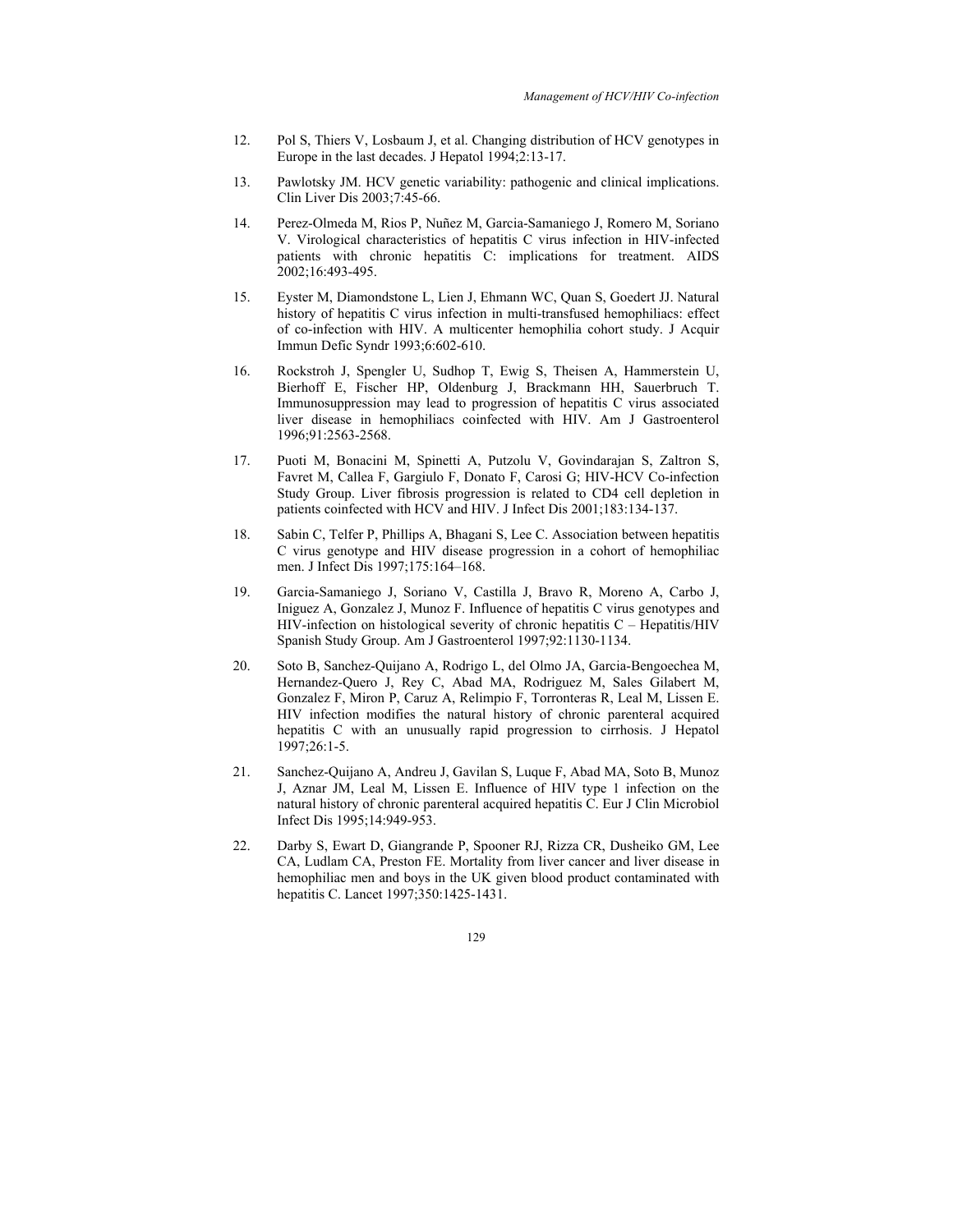- 23. Garcia-Samaniego J, Rodriguez M, Berenguer J, Rodriguez-Rosado R, Carbo J, Asensi V, Soriano V. Hepatocellular carcinoma in HIV-infected patients with chronic hepatitis C. Am J Gastroenterol 2001;96:179-183.
- 24. Martin-Carbonero L, Benhamou Y, Puoti M, Berenguer J, Mallolas J, Quereda C, Arizcorreta A, Gonzalez A, Rockstroh J, Asensi V, Miralles P, Laguno M, Moreno L, Giron JA, Vogel M, Garcia-Samaniego J, Nunez M, Romero M, Moreno S, de la Cruz JJ, Soriano V. Incidence and predictors of severe liver fibrosis in HIV-infected patients with chronic hepatitis C - a European collaborative study. Clin Infect Dis 2004;38:128-133.
- 25. Benhamou Y, De Martino V, Bochet M, Colombet G, Thibault V, Liou A, Katlama C, Poynard T; MultivirC Group: Factors affecting liver fibrosis in HIV and hepatitis C virus coinfected patients: impact of protease inhibitor therapy. Hepatology 2001;34:283-287.
- 26. Qurishi N, Kreuzberg C, Lüchters G, Effenberger W, Kupfer B, Sauerbruch T, Rockstroh JK, Spengler U. Effect of antiretroviral therapy on liver-related mortality in patients with HIV and hepatitis C co-infection. Lancet 2003;362:1708-1713.
- 27. Yeni P, Hammer S, Carpenter C, Cooper DA, Fischl MA, Gatell JM, Gazzard BG, Hirsch MS, Jacobsen DM, Katzenstein DA, Montaner JS, Richman DD, Saag MS, Schechter M, Schooley RT, Thompson MA, Vella S, Volberding PA. Antiretroviral treatment for adult HIV-infection 2002: update recommendations of the IAS-USA Panel. JAMA 2002;288:222-235.
- 28. Rodriguez-Rosado R, García-Samaniego J, Soriano V. Hepatotoxicity after introduction of highly active antiretroviral therapy. AIDS 1998;12:1256.
- 29. Spengler U, Lichterfeld M, Rockstroh J. Antiretroviral drug toxicity a challenge for hepatologists? J Hepatol 2002;36:283-294.
- 30. Saves M, van den Torren S, Daucourt V, Marimoutou C, Dupon M, Couzigou P, Bernard N, Mercie P, Dabis F. Severe hepatic cytolysis: incidence and risk factors of patients treated by antiretroviral combinations. Aquitaine Cohort, France, 1996-1998. AIDS 1999;13:F115-F121.
- 31. den Brinker M, Wit F, Wertheim-van Dillen P, Jurriaans S, Weel J, van Leeuwen R, Pakker NG, Reiss P, Danner SA, Weverling GJ, Lange JM. Hepatitis B and C virus co-infection and risk for hepatotoxicity of highly active antiretroviral therapy in HIV-1 infection. AIDS 2000;14:2895-2902.
- 32. Martinez E, Blanco J, Arnaiz J, Perez-Cuevas JB, Mocroft A, Cruceta A, Marcos MA, Milinkovic A, Garcia-Viejo MA, Mallolas J, Carne X, Phillips A, Gatell JM. Hepatotoxicity in HIV-1 infected patients receiving nevirapinecontaining antiretroviral therapy. AIDS 2001;15:1261-1268.
- 33. Núñez M, Lana R, Mendoza JL, Martín-Carbonero L, Soriano V. Risk factors for severe liver toxicity following the introduction of HAART. J Acquir Immune Def Syndr 2001;27:426-431.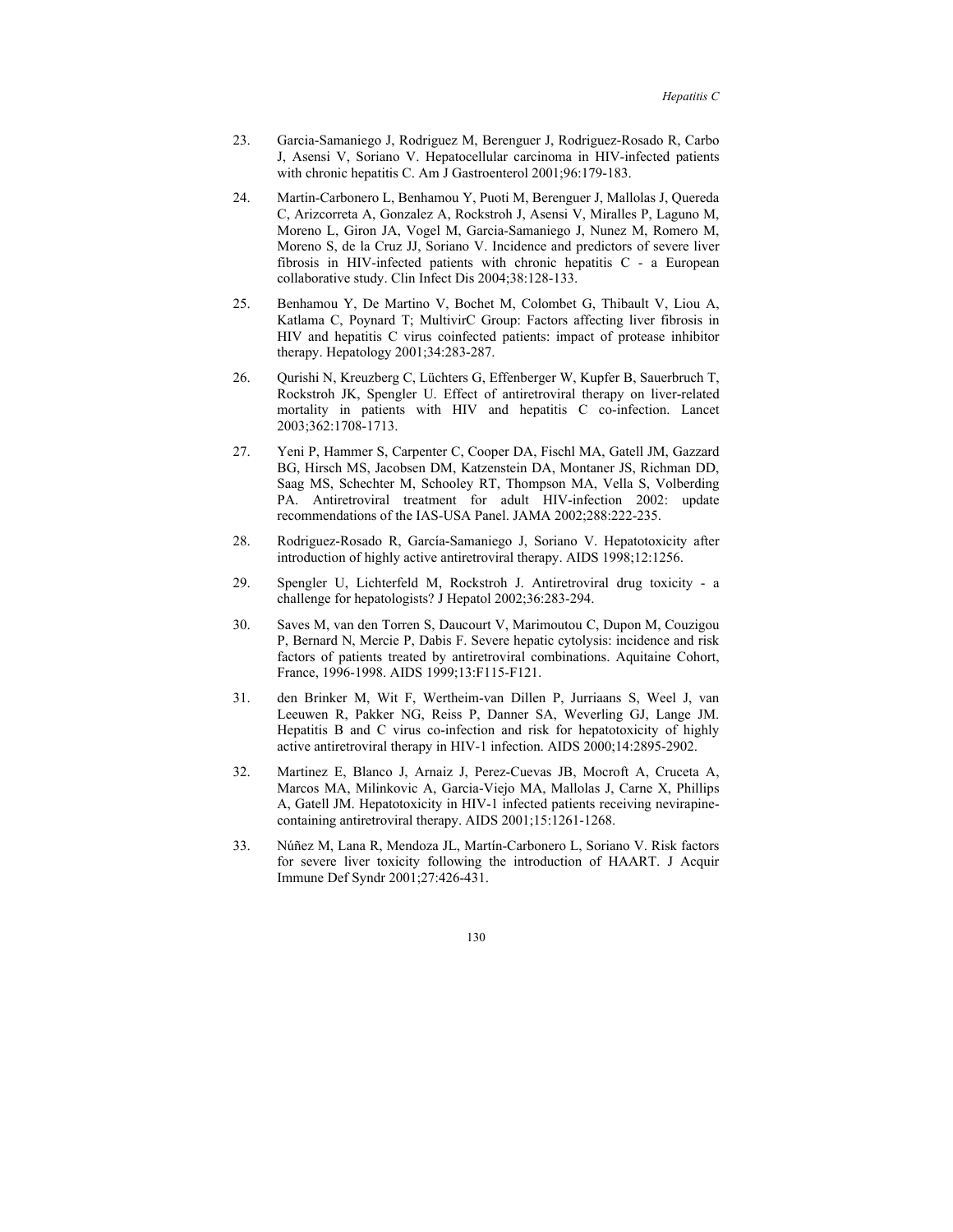- 34. Sulkowski M, Thomas D, Chaisson R, Moore D. Hepatotoxicity associated with antiretroviral therapy in adults infected with HIV and the role of hepatitis C or B virus infection. JAMA 2000;283:74-80.
- 35. González de Requena D, Núñez M, Jiménez-Nácher I, Soriano V. Liver toxicity caused by nevirapine. AIDS 2002;16:290-291.
- 36. Montessori V, Harris M, Montaner J. Hepatotoxicity of nucleoside reverse transcriptase inhibitors. Sem Liver Dis 2003;23:167-172.
- 37. Lonergan J, Behling C, Pfander H, Hassanein T, Mathews W. Hyperlactatemia and hepatic abnormalities in 10 HIV-infected patients receiving nucleoside analogue combination regimens. Clin Infect Dis 2000;31:162-166.
- 38. Batisse D, van Huyen J, Piketty C, Canali GG, Karmochkine M, Weiss L, Bruneval P, Kazatchkine MD. Severe liver mitocondriopathy with normal liver histology and normal lactate levels in patients receiving nucleoside analogs. AIDS 2002;16:2370-2371.
- 39. Sutinen J, Hakkinen AM, Westerbacka J, Seppala-Lindroos A, Vehkavaara S, Halavaara J, Jarvinen A, Ristola M, Yki-Jarvinen H. Increased fat accumulation in the liver in HIV-infected patients with antiretroviral therapyassociated lipodystrophy. AIDS 2002;16:2183-2193.
- 40. Martin-Carbonero L, Soriano V, Valencia E, Garcia-Samaniego J, Lopez M, Gonzalez-Lahoz J. Increasing impact of chronic viral hepatitis on hospital admission and mortality among HIV-infected patients. AIDS Res Hum Retrovir 2001;17:1467-1471.
- 41. Bica I, McGovern B, Dahr R, Stone D, McGowan K, Scheib R, Snydman DR. Increasing mortality due to end-stage liver disease in patients with HIV infection. Clin Infect Dis 2001;32:490-497.
- 42. Puoti M, Spinetti A, Ghezzi A Donato F, Zaltron S, Putzolu V, Quiros-Roldan E, Zanini B, Casari S, Carosi G. Mortality for liver disease in patients with HIV-infection: a cohort study. J Acquir Immune Defic Syndr 2000;24:211- 217.
- 43. Rosenthal E, Poiree M, Pradier C, Perronne C, Salmon-Ceron D, Geffray L, Myers RP, Morlat P, Pialoux G, Pol S, Cacoub P; GERMIVIC Joint Study Group. Mortality due to hepatitis C-related liver disease in HIV-infected patients in France (Mortavic 2001 study). AIDS 2003;17:1803-1809.
- 44. Soriano V, García-Samaniego J, Bravo R, Gonzalez J, Castro A, Castilla J, Martinez-Odriozola P, Colmenero M, Carballo E, Suarez D, Rodriguez-Pinero FJ, Moreno A, del Romero J, Pedreira J, Gonzalez-Lahoz J. Interferon alpha for the treatment of chronic hepatitis C in patients infected with HIV. Hepatitis-HIV Spanish Study Group. Clin Infect Dis 1996;23:585-591.
- 45. Landau A, Batisse D, Piketty C, Duong Van Huyen JP, Bloch F, Belec L, Bruneval P, Weiss L, Jian R, Kazatchkine MD. Long-term efficacy of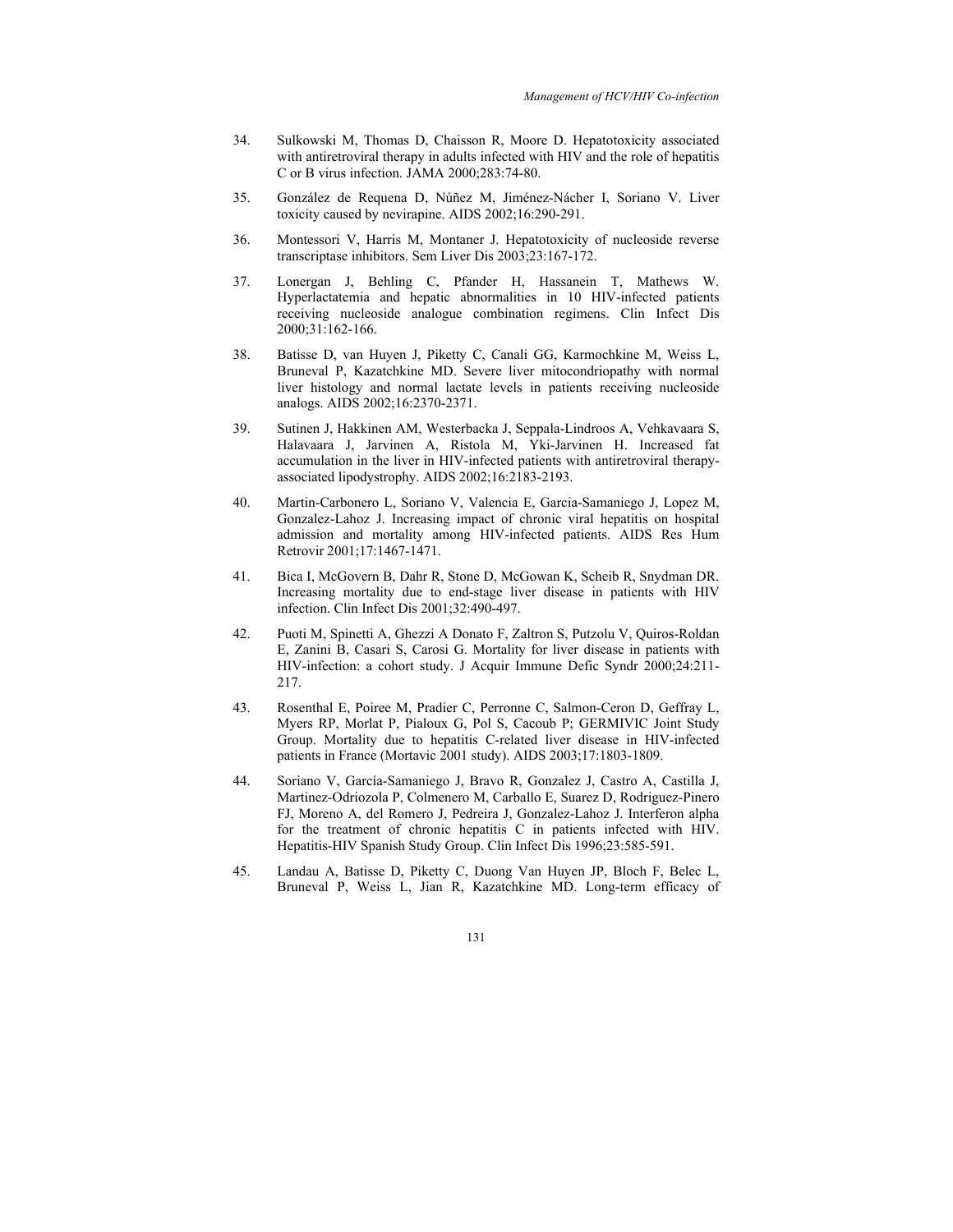combination therapy with interferon– $\alpha$  2b and ribavirin for severe chronic hepatitis C in HIV-infected patients. AIDS 2001;15:2149-2155.

- 46. Sauleda S, Juarez A, Esteban JI, Altisent C, Ruiz I, Puig L, Esteban R, Guardia J. Interferon and ribavirin combination therapy for chronic hepatitis C in HIV-infected patients with congenital coagulation disorders. Hepatology 2001;34:1035-1040.
- 47. Nasti G, Di Gennaro G, Tavio M, Cadorin L, Tedeschi RM, Talamini R, Carbone A, Tirelli U. Chronic hepatitis C and HIV-infection: feasibility and sustained efficacy of therapy with interferon- $\alpha$  2b and ribavirin. AIDS 2001;15:1783-1787.
- 48. Perez-Olmeda M, Soriano V, Asensi V, Morales D, Romero M, Ochoa A, Sanchez-Montero F, Santin M, Guardiola J, Blanch J, Nunez M, Jimenez-Nacher I, Garcia-Samaniego J; The HCV/HIV Spanish Study Group. Treatment of chronic hepatitis C in HIV-infected patients with interferon plus ribavirin. AIDS Res 2003;19:1083-1089.
- 49. Soriano V, Puoti M, Sulkowski M, Mauss S, Cacoub P, Cargnel A, Dieterich D, Hatzakis A, Rockstroh J. Care of patients with hepatitis C and HIV-coinfection. Updated recommendations from the HCV-HIV International Panel. AIDS 2004;18:1-12.
- 50. Beld M, Penning M, van Putten M, van den Hoek A, Damen M, Klein MR, Goudsmit J. Low levels of HCV RNA in serum, plasma, and PBMCs of IDUs during long antibody-undetectable periods before seroconversion. Blood 1999;94:1183-1191.
- 51. George S, Gebhardt J, Klinzman D, Foster MB, Patrick KD, Schmidt WN, Alden B, Pfaller MA, Stapleton JT. Hepatitis C viremia in HIV-infected individuals with negative HCV antibody tests. J Acquir Immun Def Syndr 2002;31:154-162.
- 52. Mauss S, Klinker H, Ulmer A, Willers R, Weissbrich B, Albrecht H, Haussinger D, Jablonowski H. Response to treatment of chronic hepatitis C with interferon alpha in patients infected with HIV-1 is associated with higher CD4+ cell count. Infection 1998;26:16-19.
- 53. Gao B, Hong F, Radaeva S. Host factors and failure of interferon-alpha treatment in hepatitis C virus. Hepatology 2004;39:880-890.
- 54. Zeuzem S. Heterogeneous virologic response rates to interferon-based therapy in patients with chronic hepatitis C: who responds less well? Ann Intern Med 2004;140:370-381.
- 55. Vento S, Di Perri G, Cruciani M, Garofano T, Concia E, Bassetti D. Rapid decline of CD4+ cells after interferon treatment in HIV-1 infection. Lancet 1993;341:958-959.
- 56. Pesce A, Taillan B, Rosenthal E. Opportunistic infections and CD4 lymphocytopenia with interferon treatment in HIV-1 infected patients. Lancet 1993;341:1597.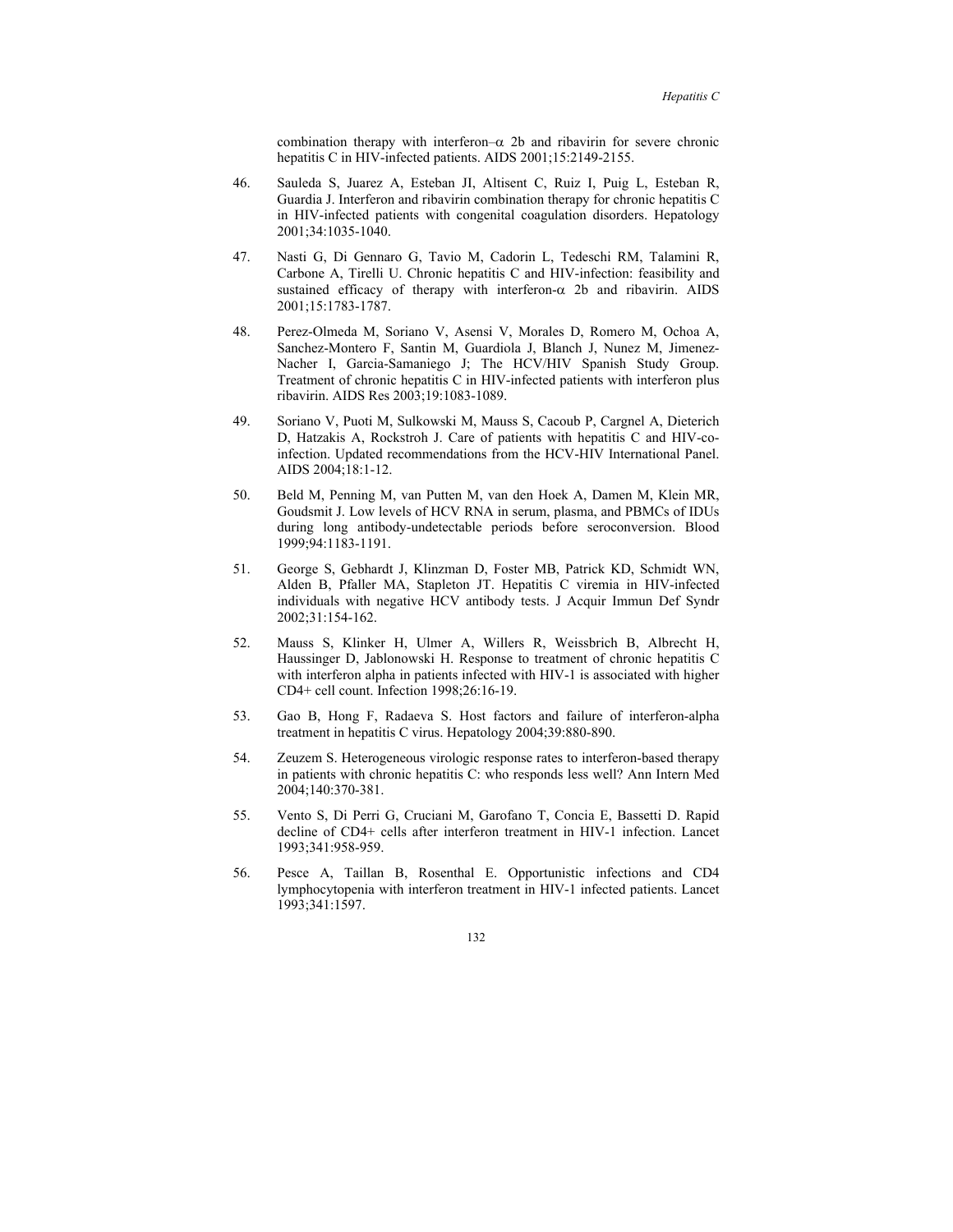- 57. Sylvestre D. Treating hepatitis C in methadone maintenance patients: an interim analysis. Drug Alcohol Depend 2002;67:117-123.
- 58. Backmund M, Meyer K, von Zielonka V, Eichenlaub D. Treatment of hepatitis C infection in injection drug users. Hepatology 2001;34:188-193.
- 59. Edlin B. Prevention and treatment of hepatitis C in injecting drug users. Hepatology 2002;36:210-219.
- 60. NIH Consensus Development Conference Statement: Management of Hepatitis C. Gastroenterology 2002;123:2082-2099.
- 61. Wong J, Bennett W, Koff R, Pauker S. Pre-treatment evaluation of chronic hepatitis C. Risks, benefits, and costs. JAMA 1998;280:2088-2093.
- 62. Spinzi G, Minoli G. To biopsy or not to biopsy. Hepatology 2001;34:438-439.
- 63. Andriulli A, Mangia A, Niro G, Caturelli E. To biopsy or not to biopsy. Hepatology 2001;34:438.
- 64. Dienstag J. The role of liver biopsy in chronic hepatitis C. Hepatology 2002;36:152-160.
- 65. Soriano V, Martín-Carbonero L, García-Samaniego J. Treatment of chronic hepatitis C virus infection: we must target the virus or liver fibrosis? AIDS 2003;17:751-753.
- 66. Benhamou Y, Bochet M, Di Martino V, Calvez V, Fievet MH, Vig P, Gibbs CS, Brosgart C, Fry J, Namini H, Katlama C, Poynard T. Liver fibrosis progression in HIV and hepatitis C virus coinfected patients. Hepatology 1999;30:1054-1058.
- 67. Martínez-Sierra C, Arizcorreta A, Díaz F, Roldan R, Martin-Herrera L, Perez-Guzman E, Giron-Gonzalez JA. Progression of chronic hepatitis C to liver fibrosis and cirrhosis in patients coinfected with HCV and HIV. Clin Infect Dis 2003;36:491-498.
- 68. Kuehne F, Bethe U, Freedberg K, Goldie S. Treatment for hepatitis C virus in HIV-infected patients: clinical benefits and cost-effectiveness. Arch Intern Med 2002;162:2545-2556.
- 69. Perez-Olmeda M, Nuñez M, Romero M, Gonzalez J, Castro A, Arribas JR, Pedreira J, Barreiro P, Garcia-Samaniego J, Martin-Carbonero L, Jimenez-Nacher I, Soriano V. Pegylated interferon- $\alpha$  2b + ribavirin as therapy for chronic hepatitis C in HIV-infected patients. AIDS 2003;17:1023-1028.
- 70. Voigt E, Schulz C, Mauss S. Factors related to outcome of treatment with pegylated interferon- $\alpha$  2a (PEG-INF) + ribavirin (RBV) in HCV/HIVcoinfected patients. 2<sup>nd</sup> IAS Conference on HIV Pathogenesis and Treatment, Paris 2003;976.
- 71. Ballesteros A, Franco S, Fuster D, Planas R, Martinez MA, Acosta L, Sirera G, Salas A, Tor J, Rey-Joly C, Clotet B, Tural C. Early HCV dynamics on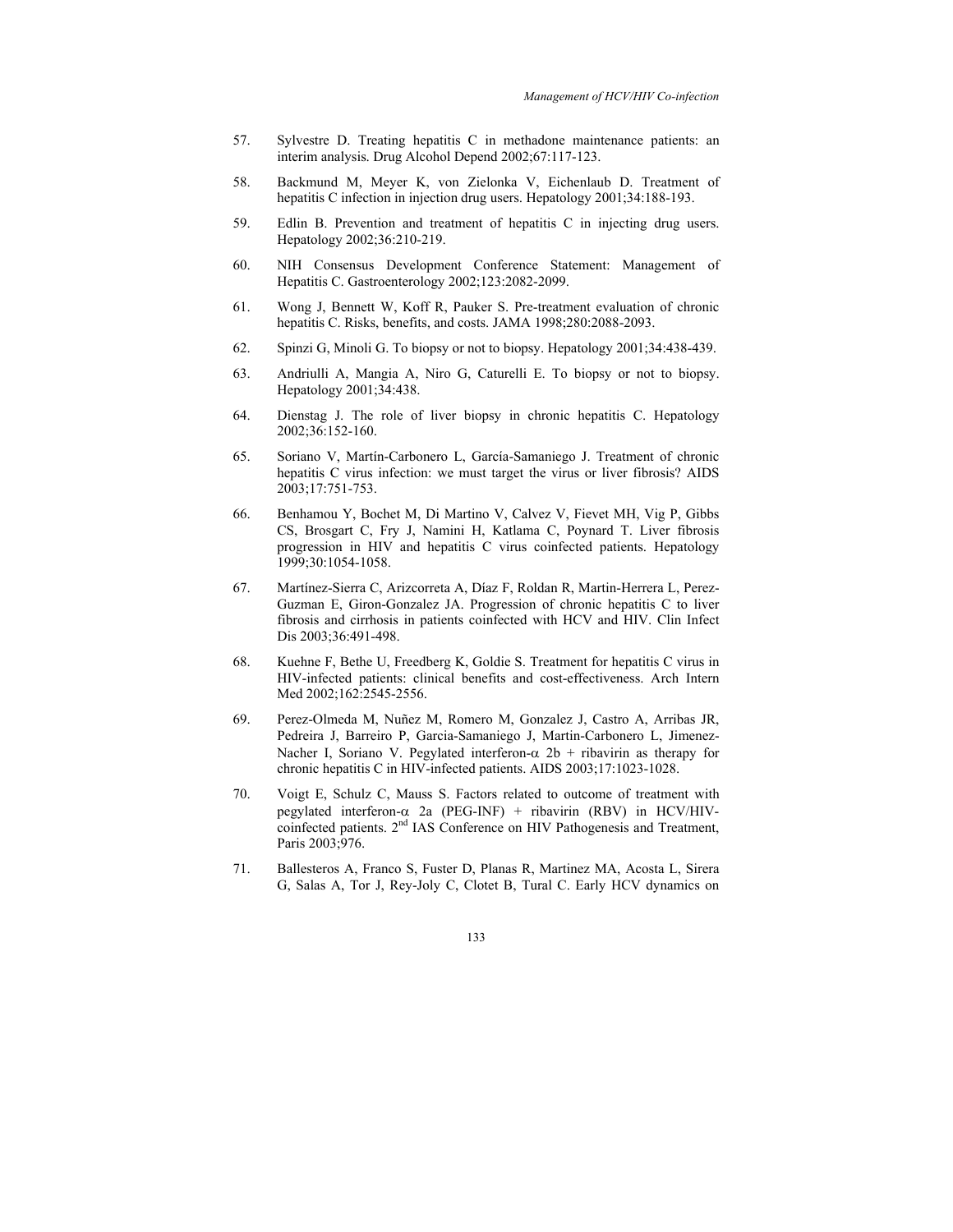peg-interferon and ribavirin in HIV/HCV co-infection: indications for the investigation of new treatment approaches. AIDS 2004;18:59-66.

- 72. Moreno L, Quereda C, Morena A, Perez-Elias MJ, Antela A, Casado JL, Dronda F, Mateos ML, Barcena R, Moreno S. Pegylated interferon-α 2b + ribavirin for the treatment of chronic hepatitis C in HIV-infected patients. AIDS 2004;18:67-73.
- 73. Chung R, Andersen J, Volberding P. A randomized controlled trial of peginterferon-α 2a + ribavirin versus interferon-α 2a + ribavirin for chronic hepatitis C virus infection in HIV-coinfected persons: follow-up results of ACTG A5071.  $11<sup>th</sup>$  Conference on Retroviruses and Opportunistic Infections, San Francisco 2004 Abstract 110.
- 74. Perronne C, Carrat F, Bani-Sadr F. Final results of ANRS HCO2-Ribavic: a randomized controlled trial of pegylated interferon- $\alpha$  2b + ribavirin versus interferon- $\alpha$  2b + ribavirin for the initial treatment of chronic hepatitis C in  $HIV$ -coinfected patients.  $11<sup>th</sup>$  Conference on Retroviruses and Opportunistic Infections, San Francisco 2004 Abstract 117LB.
- 75. Torriani F, Rockstroh J, Rodriguez-Torres M, Gonzalez J, Dietrich D. Final results of APRICOT: a randomized partially blinded international trial evaluating peg-interferon- $\alpha$  2a + ribavirin versus interferon- $\alpha$  2a + ribavirin in the treatment of HCV in HIV/HCV-co-infection. 11<sup>th</sup> Conference on Retroviruses and Opportunistic Infections, San Francisco 2004 Abstract 112.
- 76. Soriano V, Perez-Olmeda M, Rios P, Nuñez M, Garcia-Samaniego J, Gonzalez-Lahoz J. Hepatitis C virus (HCV) relapses after anti-HCV therapy are more frequent in HIV-infected patients. AIDS Res Human Retroviruses 2004;20:471-475.
- 77. Manns M, McHutchison J, Gordon S. Peginterferon alfa-2b plus ribavirin compared with interferon alfa-2b plus ribavirin for initial treatment of chronic hepatitis C: a randomised trial. Lancet 2001;358:958-965.
- 78. Fried M, Shiffman M, Reddy R. Peginterferon alfa-2a plus ribavirin for chronic hepatitis C virus infection. N Engl J Med 2002; 347:975-982.
- 79. Davis G, Albright J, Cook S, Rosenberg D. Early virologic response to treatment with peginterferon alfa-2b plus ribavirin in patients with chronic hepatitis C. Hepatology 2003;38:645-652.
- 80. Torriani F, Ribeiro R, Gilbert T, Ribeiro R. Schrenk UM, Clauson M, Pacheco DM, Perelson AS. HCV and HIV dynamics during HC treatment in HIV/HCV co-infection. J Infect Dis 2003;188:1498-1507.
- 81. Soriano V, Pérez-Olmeda M, Martín-Carbonero L, Rios P, Núñez M, González-Lahoz J. Predictive value of early virological response (12 weeks) to pegylated interferon plus ribavirin in HIV-HCV coinfected patients. Antiviral Ther 2004 (in press).
- 82. Buti M, Valdes A, Sanchez-Avila F, Esteban R, Lurie Y. Extending combination therapy with peginterferon alfa-2b plus ribavirin for genotype 1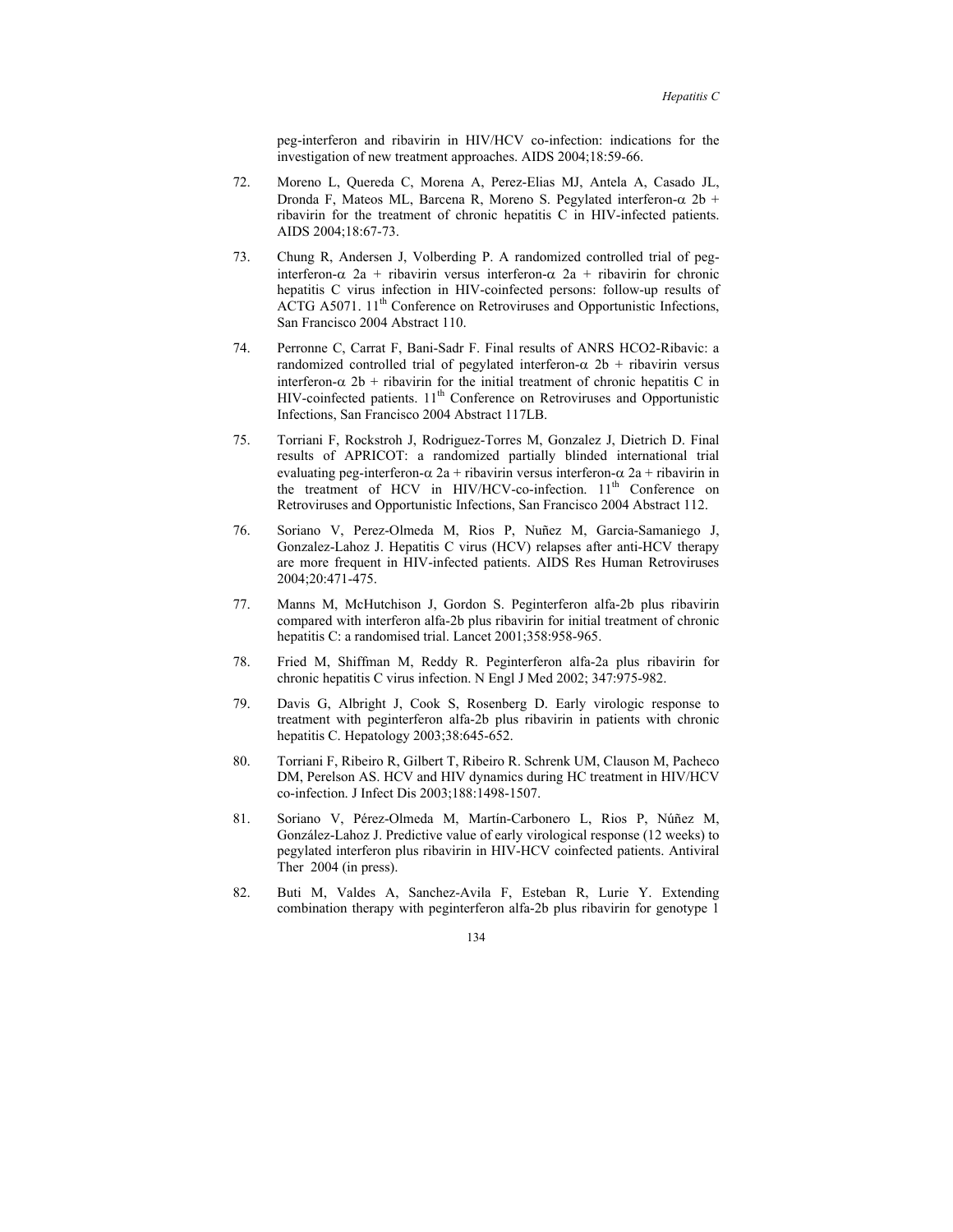chronic hepatitis C late responders: a report of 9 cases. Hepatology 2003;37:1226-1227.

- 83. Neumann A, Lam N, Dahari H, Davidian M, Wiley TE, Mika BP, Perelson AS, Layden TJ. Hepatitis C viral dynamics in vivo and the antiviral efficacy of interferon alpha therapy. Science 1998;282:103-107.
- 84. Pawlotsky JM. Use and interpretation of virological tests for hepatitis C. Hepatology 2002;36:65-73.
- 85. Brouwer J, Nevens F, Bekkering F, Bourgeois N, Van Vlierberghe H, Weegink CJ, Lefebvre V, Van Hattum J, Henrion J, Delwaide J, Hansen BE, Schalm SW. for The Benelux Study Group On Treatment Of Chronic Hepatitis C. Reduction of relapse rates by 18-month treatment in chronic hepatitis C: a Benelux randomised trial in 300 patients. J Hepatol 2004;40:689-695.
- 86. Alri L, Duffaut M, Selves J. Maintenance therapy with gradual reduction of the interferon dose over one year improves histological response in patients with chronic hepatitis C with biochemical response: results of a randomized trial. J Hepatol 2001;35:272-278.
- 87. Camma C, Giunta M, Andreone P, Craxi A. Interferon and prevention of hepatocellular carcinoma in viral cirrhosis: an evidence-based approach. J Hepatol 2001;34:593-602.
- 88. Yoshida H, Arakawa Y, Sata M, Nishiguchi S, Yano M, Fujiyama S, Yamada G, Yokosuka O, Shiratori Y, Omata M. Interferon therapy prolongs life expectancy among chronic hepatitis C patients. Gastroenterology 2002;123:483-491.
- 89. Fried M. Side-effects of therapy of hepatitis C and their management. Hepatology 2002;36:237-244.
- 90. Dieterich D. Treatment of hepatitis C and anemia in HIV-infected patients. J Infect Dis 2002;185:128-137.
- 91. Hadziyannis S, Sette H, Morgan T, Balan V, Diago M, Marcellin P, Ramadori G, Bodenheimer H Jr, Bernstein D, Rizzetto M, Zeuzem S, Pockros PJ, Lin A, Ackrill AM; PEGASYS International Study Group. Peginterferon alfa-2a and ribavirin combination therapy in chronic hepatitis C. Ann Intern Med 2004;140:346-355.
- 92. Soriano V, Bravo R, García-Samaniego J, Gonzalez J, Odriozola PM, Arroya E, Vicario JL, Castro A, Colmenero M, Carballo E et al. CD4+ Tlymphocytopenia in HIV-infected patients receiving interferon therapy for chronic hepatitis C. AIDS 1994;8:1621-1622.
- 93. Brinkman K, Smeitink J, Romijn J, Reiss P. Mitochondrial toxicity induced by nucleoside analogue RT inhibitors is a key factor in the pathogenesis of antiretroviral therapy-related lipodystrophy. Lancet 1999;354:1112-1115.
- 94. Moyle G. Hyperlactatemia and lactic acidosis during antiretroviral therapy: causes, management and possible etiologies. AIDS Rev 2001;3:150-156.